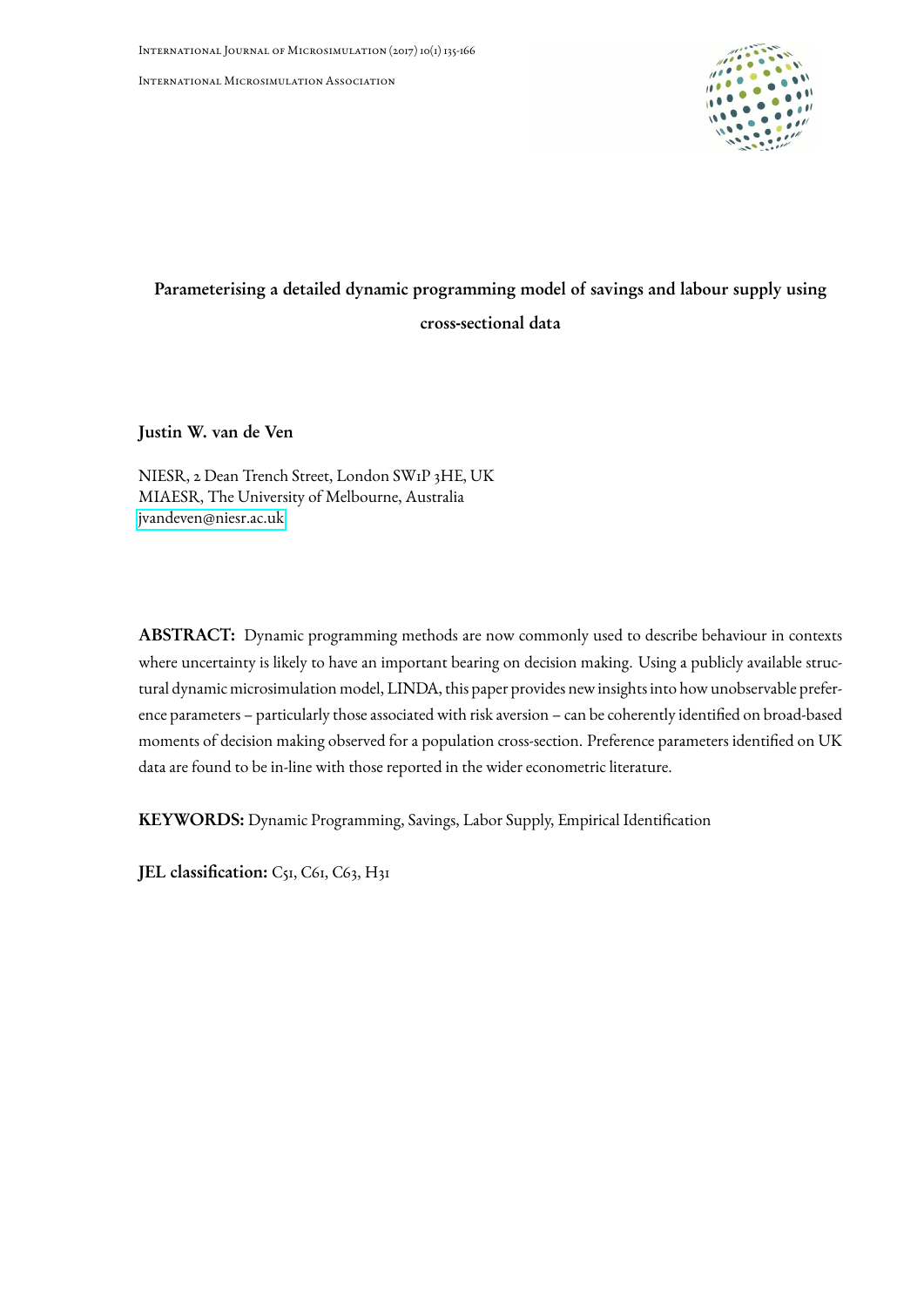# 1. INTRODUCTION

Empirical analysis of intertemporal decision making is complicated by the effects of uncertainty on incentives. Where uncertainty is considered sufficiently important to warrant a central place in a structural model, then dynamic programming methods are now commonly employed. Studies of savings behaviour in this vein often limit the computational burden by focussing upon the evolving circumstances of individual birth cohorts. The computational advantage that is gained by limiting a dynamic programming model to focus on a single birth cohort is, however, off-set by at least two attendant complications. The first is that the savings behaviour of a single birth cohort is only revealed over a substantial period of time, which complicates the task of capturing time-varying incentives described by the evolving economic context. Furthermore, it is questionable whether empirical results obtained for a single birth cohort will generalise to the wider population. This paper reports empirical results for a dynamic programming model that avoids both of these problems by projecting the circumstances of a population cross-section through time, which permits identification of saving preferences on cross-sectional survey data. The results obtained demonstrate the feasibility and advantages for empirical analysis of the cross-sectional approach for modelling savings decisions in context of uncertainty.

A complex two-dimensional relationship exists between time, cohort, and age effects that characterise differences between heterogeneous population subgroups. Focussing upon the evolving circumstances of a single birth cohort is a useful way for empirical studies to cut through this complexity, as age, time and cohort effects are then described by a single dimension. Such a simplification is particularly appealing where the central subject of interest is complex, as is often the case for decision problems that have no closed form solution. This is a principal reason why the dynamic programming literature that explores savings behaviour in the context of uncertainty has focussed predominantly upon empirical analysis of cohort-specific structural models, following the seminal study by [Gourinchas and Parker](#page-29-0) [\(2002\)](#page-29-0).

Alternative data options exist for empirical analyses that focus on cohort-specific structural models of savings behaviour. An obvious choice is to parameterise a cohort-specific model with reference to data observed for a single birth cohort [\(O. Attanasio, Low, & Sanchez-Marcos, 2005\)](#page-28-0).<sup>1</sup> This approach imposes a somewhat heavy burden on the time-frame of survey data required for analysis, and is usually complicated by the associated difficulty of obtaining an adequate description of the evolving policy context. An additional problem is that it is uncertain how far results obtained for a single birth cohort can be generalised to the wider population. These drawbacks stem from fundamental features of the empirical problem in relation to savings behaviour. An empirical analysis of savings decisions in context of uncertainty requires for identification data observed for an appreciable period of life. The longer is the period from which data for analysis are drawn, the greater is the scope for substantive variation of the policy environment underlying observed behaviour. The greater is the variation of the policy environment over multiple dimensions, the stronger is the proposition that such variation is likely to be an important determinant of observed behaviour.

Aspects of the policy environment that typically exhibit substantial variation with time, and which are likely to influence savings decisions of the household sector, include taxes and benefits, (pre-transfer) rates of return, variation of employment opportunities, and the changing nature of family demographics. Obtaining comprehensive (pseudo) panel data regarding all of these factors usually represents a significant challenge, and integrating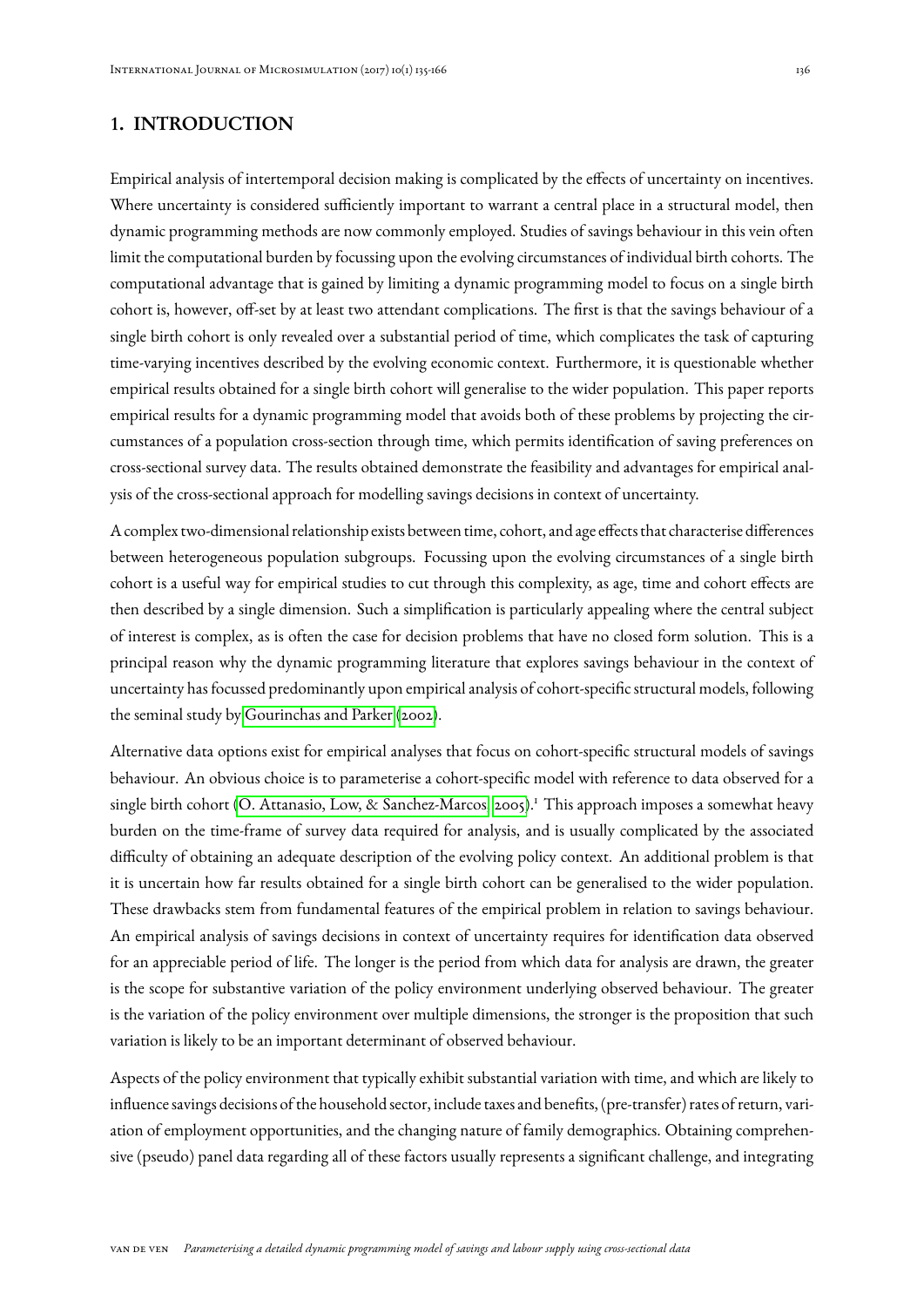these data into a structural model in a coherent fashion is more challenging still. Furthermore, allowing for such variation can work to off-set any computational advantage that is derived from focussing on the circumstances of a single birth cohort. I am not aware, for example, of any dynamic programming model of household sector savings that includes an explicit account of reforms to tax and benefits policy implemented during the period of estimation.<sup>2</sup> Such complications hamper efforts to reflect adequately the savings and employment incentives that individuals face.

One popular way to identify results that generalise to the wider population is to conduct sensitivity analysis by exploring data reported for alternative birth cohorts (as in [O. Attanasio, Low, and Sanchez-Marcos](#page-28-1) [\(2008\)](#page-28-1)). Such an approach complicates the challenges involved in adequately describing the evolving policy context. Alternatively, empirical techniques can be used that are designed to estimate age-specific moments which control for time and cohort effects [\(Sefton, van de Ven, & Weale, 2008\)](#page-30-0). Collinearity between age, cohort and time effects requires an additional restriction to permit identification. One common restriction, suggested by [Deaton](#page-28-2) [\(1997\)](#page-28-2), is to assume that time effects average out over the long run. This assumption produces estimated age profiles that represent an average taken over all cohorts included in the panel data used for estimation. The averaging that such methods apply obscures the nature of the underlying policy environment, so that it is difficult – if not impossible – to ensure that the assumed structural specification provides an adequate representation of the incentives underlying observed behaviour.

A third approach that has been applied in the literature is designed to simplify identification of the incentives that underly observed behaviour, which is the principal drawback associated with the two alternatives referred to above. In this case, empirical analysis is based upon cross-sectional data that are adjusted to reflect assumptions about the relationship between the characteristics of the population cross-section and those of a single birth cohort [\(van de Ven & Weale, 2010\)](#page-30-1). Focussing on cross-sectional data limits the incentives underlying observed behaviour to those that applied at a single point in time, which are relatively simple to document. The drawback of this approach, however, is that strong assumptions are required to derive a stylised relationship between the characteristics of the population cross-section and those of a single birth cohort; assumptions that are unlikely to hold in practice.<sup>3</sup>

This paper explores the proposition that an overlapping generations (OLG) model structure can simplify coherent identification of the preference parameters of a dynamic programming model of savings and labour supply. This proposition is based on the observation that an OLG structural model can describe behaviour observed throughout the life-course at a single point in time, albeit for individuals drawn from different birth cohorts. If it is assumed that preference parameters are stable across generations, then this implies that the parameters of an OLG modelling approach can be identified entirely on cross-sectional survey data. This simplifies both the task of gathering the data necessary for empirical analysis, and the model description of the policy environment underlying the considered survey data.

Although OLG models of savings in context of uncertainty are not new [\(Livshits, MacGee, & Tertilt, 2007;](#page-30-2) [G. D. Hansen & Imrohoroglu, 2008;](#page-29-1) [Feigenbaum, 2008;](#page-28-3) [Hairault & Langot, 2008\)](#page-29-2), most of the associated literature focus on behavioural implications of alternative theoretical frameworks, rather than on the task of empirical identification. This study focusses squarely on the issue of empirical identification. The study is based on LINDA – the Lifetime INcome Distributional Analysis – model, designed to reflect the UK policy context as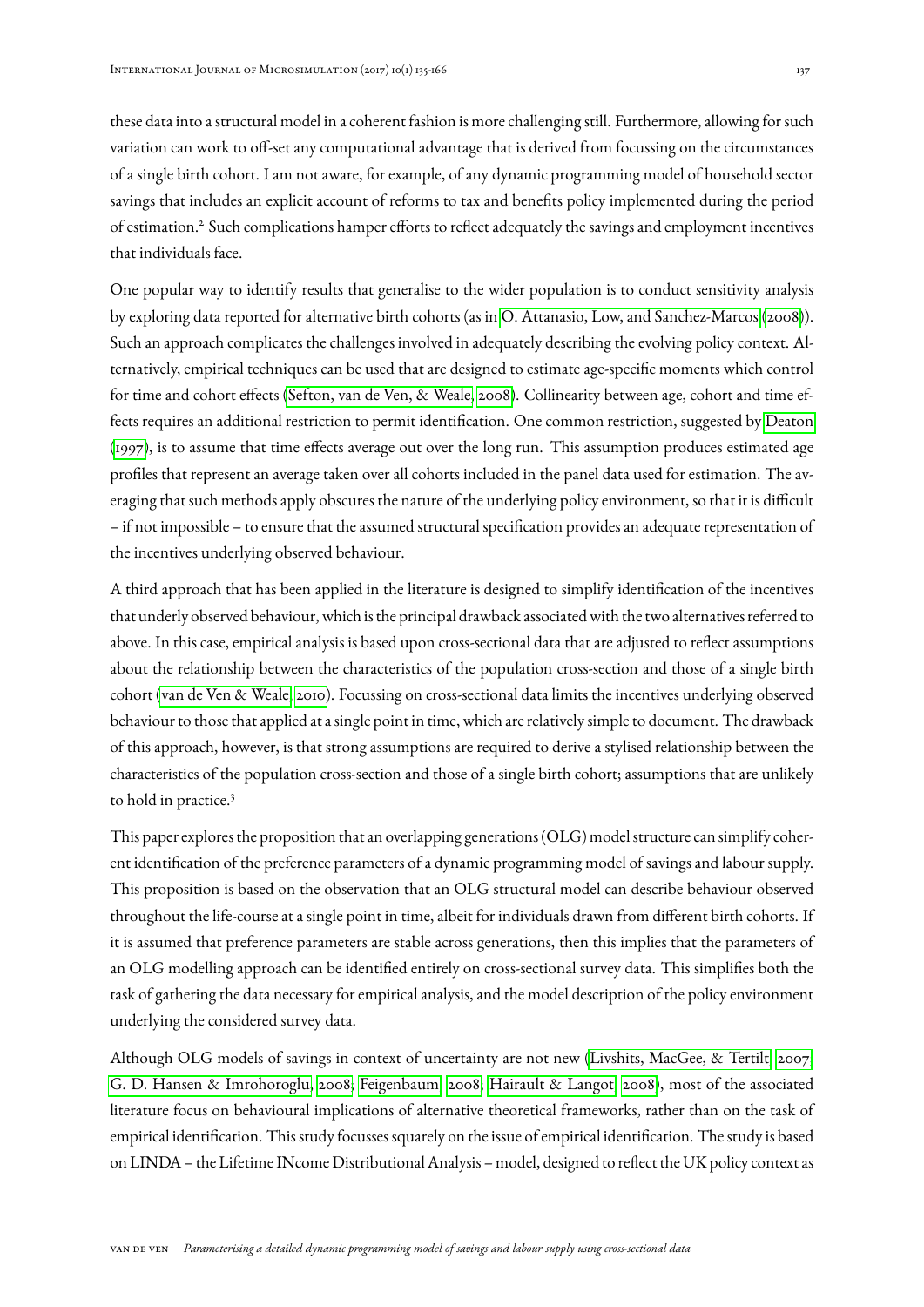observed in 2011. LINDA is a full structural dynamic microsimulation model that uses dynamic programming methods to project savings and employment behaviour in a way that takes risk aversion fully into account. This makes the model particularly useful for exploring preferences concerning risk. The model accommodates a rich description of agent specific heterogeneity, and is publicly available so that results should be replicable by the reader. The analysis that is reported demonstrates the feasibility of the proposed estimation strategy in context of contemporary computing technology, and the model parameters obtained are found to relate closely to those reported in the broader empirical literature.

Section [2](#page-3-0) provides an overview of the LINDA model upon which the analysis is based. The analytical mechanics that underly the empirical approach considered here are described in Section [3.](#page-10-0) Data are described in Section [4,](#page-16-0) and results are reported in Sections [5](#page-20-0) and [6.](#page-21-0) Discussion of results focusses on drawing out the ways that preference parameters influence alternative observable margins, which are crucially important for parameter identification. A concluding section provides a summary and directions for further research.

# <span id="page-3-0"></span>2. THE LINDA MODEL

LINDA is a dynamic programming model of household sector savings and labour supply decisions. LINDA is a country-specific adaptation of a flexible model framework, referred to as the Simulator of Individual Dynamic Decisions (SIDD), which has been developed to make current best practice economic methods of analysis of savings and labour supply available to non-specialists. SIDD is currently free for all practitioners to download via the website: www.simdynamics.org. The remainder of this text refers solely to LINDA, to avoid any potential confusion. This section provides a brief overview of the subset of model features that are employed for empirical identification; see [van de Ven](#page-30-3) [\(2016\)](#page-30-3) for a full technical description of the model.

The decision unit of the model is the family, defined as a single adult or partner couple and their dependent children. LINDA considers the evolving circumstances of a sample of reference adults and their benefit units, organised into annual snap-shots during the life-course. Allocations within families are ignored. Decisions regarding consumption, labour supply, pension scheme participation, and timing of pension access are endogenous, and are assumed to be made to maximise expected lifetime utility, given a family's prevailing circumstances, its preference relation, and beliefs regarding the future. Preferences are described by a nested Constant Elasticity of Substitution utility function. Expectations are 'substantively-rational' in the sense that they are either perfectly consistent with, or specified to approximate, the intertemporal processes that govern individual characteristics. The model assumes a small open economy (appropriate for the UK), for which rates of return to labour and capital are exogenously given. Heterogeneous circumstances of reference adults are limited to the following twelve characteristics:

| - year of birth                                                             | - age                    | - relationship status      |
|-----------------------------------------------------------------------------|--------------------------|----------------------------|
| - number of dependent children - age of dependent children - student status |                          |                            |
| - education status                                                          | - private pension wealth | - timing of pension access |
| - non-pension wealth                                                        | - wage potential         | - survival                 |

Seven of the characteristics listed here are considered to be uncertain and uninsurable from one year to the next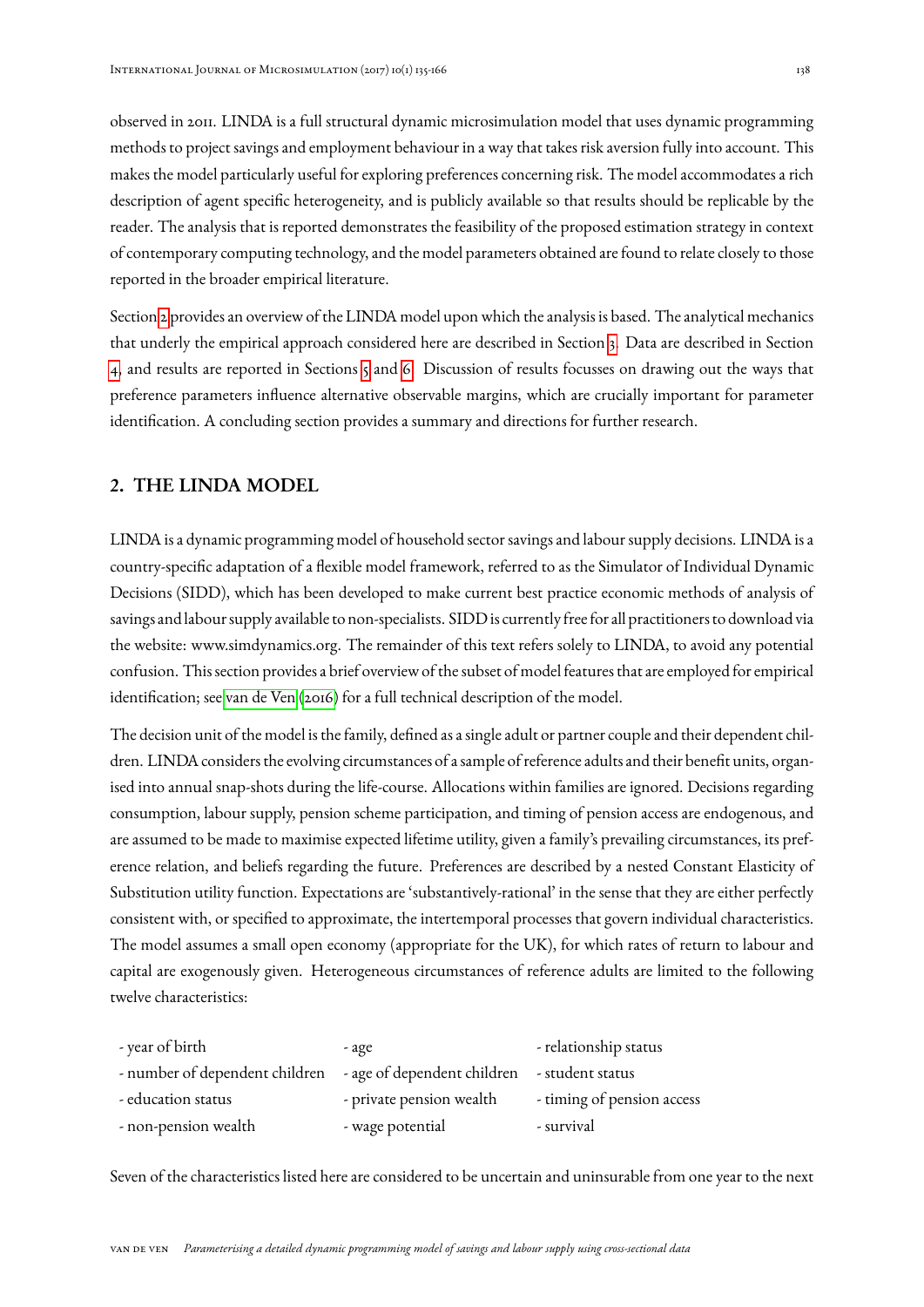when evaluating expected lifetime utility (relationship status, number and age of dependent children, student status, education status, wage potential, and time of death). This specification for the model was carefully selected to ensure adequate margins for empirical identification of unobserved preference parameters. Including year of birth in the list of heterogeneous family characteristics introduces the overlapping generations framework that is necessary to reflect the circumstances of a population cross-section. Age, wage potential, measures of wealth, and survival are all centrally important for any empirical analysis of savings and labour supply. Relationship status and children are important for reflecting the influence of tax and benefits policy, and for capturing labour supply and consumption decisions. Finally, as discussed in Section [3,](#page-10-0) education status and pension scheme participation decisions feature in the empirical identification strategy employed in this paper.

# <span id="page-4-1"></span>2.1. Preference relation

<span id="page-4-0"></span>Expected lifetime utility of reference adult  $i$ , with birth year  $b$ , at age  $a$  is described by the time separable function:

$$
U_{i,a} = \frac{1}{1-\gamma} \left\{ u \left( \frac{c_{i,a}}{\theta_{i,a}}, l_{i,a} \right)^{1-\gamma} + \right.\n+ E_{a,b} \left[ \sum_{j=a+1}^{A} \beta^{j-a} \left( \phi_{j-a,a}^b u \left( \frac{c_{i,j}}{\theta_{i,j}}, l_{i,j} \right)^{1-\gamma} + (1 - \phi_{j-a,a}^b) \zeta B_{i,j}^{1-\gamma} \right) \right] \right\} (a)
$$
  
\n
$$
u \left( \frac{c_{i,a}}{\theta_{i,a}}, l_{i,a} \right) = \left( \left( \frac{c_{i,a}}{\theta_{i,a}} \right)^{(1-1/\varepsilon)} + \alpha^{1/\varepsilon} l_{i,a}^{(1-1/\varepsilon)} \right)^{\frac{1}{1-1/\varepsilon}} (b)
$$

Observable characteristics of the preference relation are  $\phi^b_{j-a,a}$  the probability that a reference adult with birth year b will survive to age j given survival to age  $a$ ;  $c_{i,a} \in R^+$  discretionary composite (non-durable) consumption;  $l_{i,a} \in [0,1]$  the proportion of family time spent in leisure;  $\theta_{i,a} \in R^+$  adult equivalent size based on the "revised" or "modified" OECD scale<sup>4</sup>; and  $B_{i,a} \in R^+$  the legacy that reference adult from family  $i$  would leave if they died at age a. Unobserved preference parameters are  $\gamma > 0$  the (constant) coefficient of relative risk aversion;  $\beta$  an exponential discount factor;  $\zeta$  the "warm-glow" model of bequests<sup>5</sup>;  $\varepsilon>0$  the (intra-temporal) elasticity of substitution between equivalised consumption  $(c_{i,a}/\theta_{i,a})$  and leisure  $(l_{i,a})$ ; and  $\alpha > 0$  the utility price of leisure.  $E_{a,b}$  is the expectations operator and A is the assumed maximum age that any individual can survive to.

Although the preference relation defined by equation [\(1\)](#page-4-0) is popular in the associated literature, it has also been the subject of considerable criticism. Four points can be singled out here. First, the assumption of time separability suppresses behavioural persistence, and has been the subject of an extensive debate (e.g. [Deaton and](#page-28-4) [Muellbauer](#page-28-4) [\(1980\)](#page-28-4), pp. 124–5; [Hicks](#page-29-3) [\(1939\)](#page-29-3), p. 261). Any empirical study concerned with inter-relations between decisions through time would need to consider data observed thorough time, in contrast to the cross-sectional data that are the focus of the empirical application considered here. Second, it is now increasingly common to allow preference parameters, including discount rates, to vary with individual specific characteristics (e.g. [Gustman and Steinmeier](#page-29-4) [\(2005\)](#page-29-4), who consider variation in relation to discount rates, and the relative attractiveness of alternative employment options). The associated literature suggests that suppressing this form of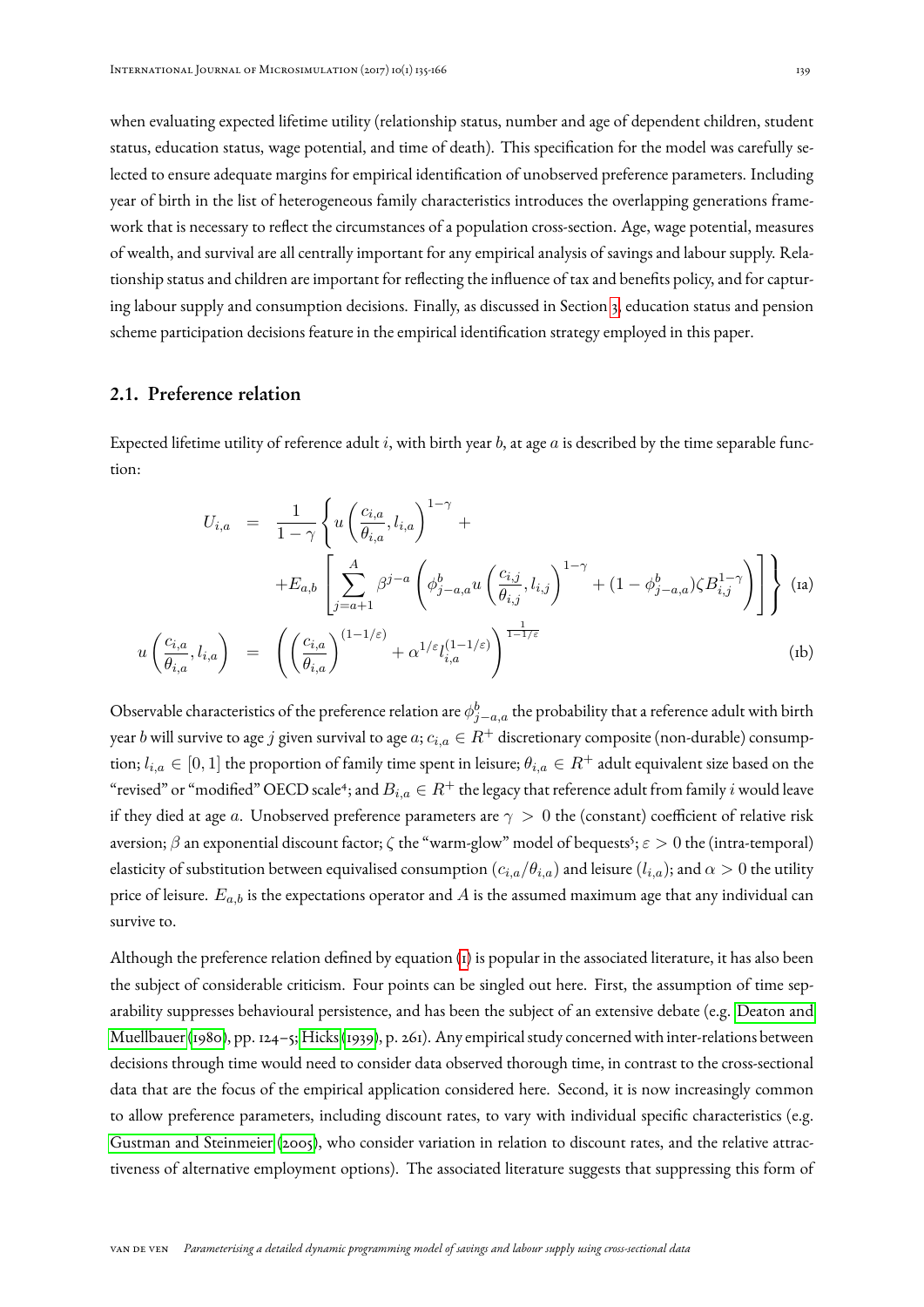variation in an empirical analysis of preferences can be interpreted as a form of omitted variable bias. Third, the assumption that preferences are time consistent – as is implied by the preference relation defined by equation [\(1a\)](#page-4-0) – has been criticised for failing to reflect a growing body of empirical evidence [\(Thaler, 1981;](#page-30-4) [G. Ainslie](#page-27-0) [& Haslam, 1992;](#page-27-0) [Green, Fry, & Myerson, 1994;](#page-29-5) [Kirby, 1997;](#page-29-6) [G. W. Ainslie, 1992\)](#page-27-1). Adapting preferences to accommodate time-inconsistency has also been shown to affect behavioural margins that are used for empirical identification in this study [\(Laibson, Repetto, & Tobacman, 2007;](#page-30-5) [van de Ven & Weale, 2010\)](#page-30-1). Finally, the assumption of a CES specification for intertemporal preferences has been criticised for the restrictions that it imposes upon the relationship between relative risk aversion and the intertemporal elasticity of consumption.

The preference relation defined by equation [\(1\)](#page-4-0) remains predominant in the associated literature despite the limitations set out in the preceding paragraph. This is because relaxing the model along any one of the four points referred to above would expand the state-space and/or the number of preference parameters. Expanding the state space of the decision problem implies a (geometric) increase in the computational burden of the utility maximisation problem, which exaggerates the limitations of existing computing technology. Increasing the dimensionality of the (unobservable) preference parameters of the model places an increased burden on the data and numerical methods used for parametrisation. The preference relation defined by equation [\(1\)](#page-4-0) is consequently a trade-off between parsimony and computational burden, which remains sensible given contemporary computing resources and the most common analyses that the model has been devised to explore.

#### <span id="page-5-1"></span>2.2. Labour income dynamics

Earnings are modelled at the family level, and are described by:

$$
g_{i,a} = \max(h_{i,a}, h_{a,t}^{\min}) \lambda_{i,a}
$$
  
\n
$$
\lambda_{i,a} = \lambda_{i,a}^o \lambda_{i,a}^{emp} \lambda_{i,a}^{ret}
$$
\n(2)

where  $h_{i,a}$  defines family  $i$ 's latent wage at age  $a,$   $h_{a,t}^{\min}$  is the (statutory) minimum wage,  $\lambda^o$  is an adjustment factor to allow for uncertain wage offers,  $\lambda^{emp}$  adjusts for (endogenous) labour supply decisions, and  $\lambda^{ret}$  is the impact on earnings of taking up private pension income.

In most periods, latent wages  $h$  are assumed to follow a random-walk with drift:

$$
\log\left(\frac{h_{i,a}}{m_{i,a}}\right) = \log\left(\frac{h_{i,a-1}}{m_{i,a-1}}\right) + \omega_{i,a-1} \tag{3a}
$$

<span id="page-5-0"></span>
$$
m_{i,a} = m(n_{i,a}, ed_{i,a}, a, b) \tag{3b}
$$

$$
\omega_{i,a} \sim N\left(0, \sigma_{\omega}^2\left(n_{i,a}, ed_{i,a}\right)\right) \tag{3c}
$$

where the parameters  $m(.)$  account for wage growth, which in turn depend on relationship status  $n_{i,a}$ , education  $ed_{i,a}$ , age a, and birth year b, and  $\omega_{i,a}$  is an identically and independently distributed family specific disturbance term. The variance  $\sigma_\omega^2$  is defined as a function of relationship status and education. The only exceptions to equation [\(3\)](#page-5-0) are when a reference adult changes their education status (see Section [2.5\)](#page-9-0), in which case a new random draw is taken from a log-normal distribution, the mean and variance of which are specific to the family's age, birth year, relationship, and education status.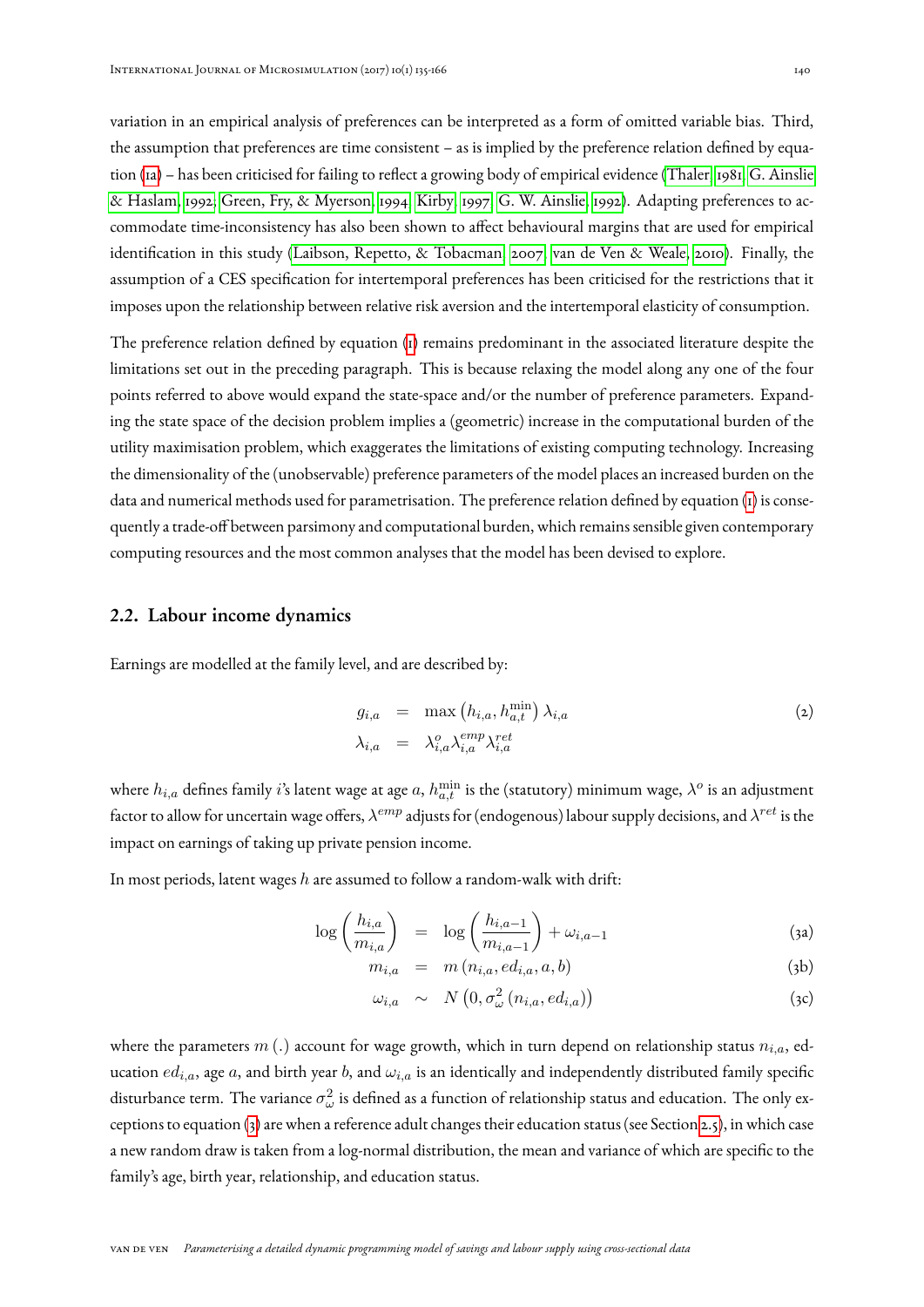The minimum wage  $h^{\min}$  allows a floor to be imposed, with reference to the hourly wage rate. This floor is specified so that it can differ relative to four age thresholds. Each age-specific minimum wage rate can be defined to growth through time at different rates.

Wage offers,  $\lambda^o$ , are included in the model to allow for the possibility of (involuntary) unemployment among employees, which we have found to be important in matching the model to rates of employment during peak working years. Receipt of a wage offer is modelled as uncertain between one period and the next, subject to age, education, and relationship specific probabilities  $p^o(n_{i,a},ed_{i,a},a)$ . If a wage offer is received,  $\lambda_{i,a}^o$  = 1, then family income responds to the labour supply decision of all adults in the unit. If a wage offer is not received,  $\lambda_{i,a}^o = 0$ , then any labour that one adult supplies returns no labour income to the family, implying non-employment where working incurs a leisure penalty.

The solution to the lifetime decision problem assumes that families expect that the probability of a low wage offer is age, relationship, and education specific, but is time invariant (as  $p^o$  is defined above). When a population is simulated through time, however, allowance is made for historical variation in unemployment rates to reflect observed fluctuations through the economic cycle.

Each discrete labour alternative  $l_{i,a}$  is associated with its own factor,  $\lambda^{emp}$   $(l_{i,a})$ .  $\lambda^{emp}$  is defined to be an increasing function of labour supply, and is scaled so that full-time employment of all adult members implies  $\lambda^{emp}=1.$  The form assumed for  $\lambda^{emp}$  treats spouses as symmetric, and permits each adult's share of family labour income,  $g^j_{i,a}$ , to be evaluated from total family labour income:  $g^j_{i,a}=\lambda^{emp}\left(l^j_{i,a}\right)/\lambda^{emp}\left(l_{i,a}\right).g_{i,a}.$ 

Wage penalties are imposed on families that have started to draw upon their private pension wealth. This is allowed for through a fixed factor adjustment applied to the family's latent wage,  $\lambda^{ret}_{i,a} < 1$  if the family has accessed their pension wealth.

#### 2.3. The wealth constraint

Equation [\(1\)](#page-4-0) is maximised, subject to an age specific credit constraint imposed on liquid (non-pension) net wealth,  $w_{i,a} \geq D_a$  for family i at age a.  $D_a$  is set equal to minus the discounted present value of the minimum potential future income stream, subject to the condition that all debt be repaid by age 70. Intertemporal variation of  $w_{i,a}$  is, in most periods, described by the simple accounting identity:

<span id="page-6-0"></span>
$$
w_{i,a} = w_{i,a-1} + \tau_{i,a-1} + ur_{i,a-1}^h - c_{i,a-1} - ndc_{i,a}^x \tag{4}
$$

where  $\tau$  denotes disposable income,  $ur^h$  is un-realised returns to owner-occupied housing,  $c$  is discretionary non-durable composite consumption, and  $ndc^x$  is non-discretionary expenditure. Non-discretionary costs (sometimes referred to as "committed expenditure") are disaggregated into child care, housing (rent and mortgage interest), and 'other' categories to facilitate simulation of welfare benefits that make explicit reference to any one of these expenditure categories. Simulated child care costs,  $ndc^c$ , are described as a function of the number and age of dependent children, and of the employment status of the least employed adult family member. Non-discretionary housing expenditure is comprised of rent and mortgage payments,  $ndc^{hg} = rent + mort$ , and is described below. 'Other' non-discretionary expenditure,  $ndc^o$ , is loosely designed to reflect the minimum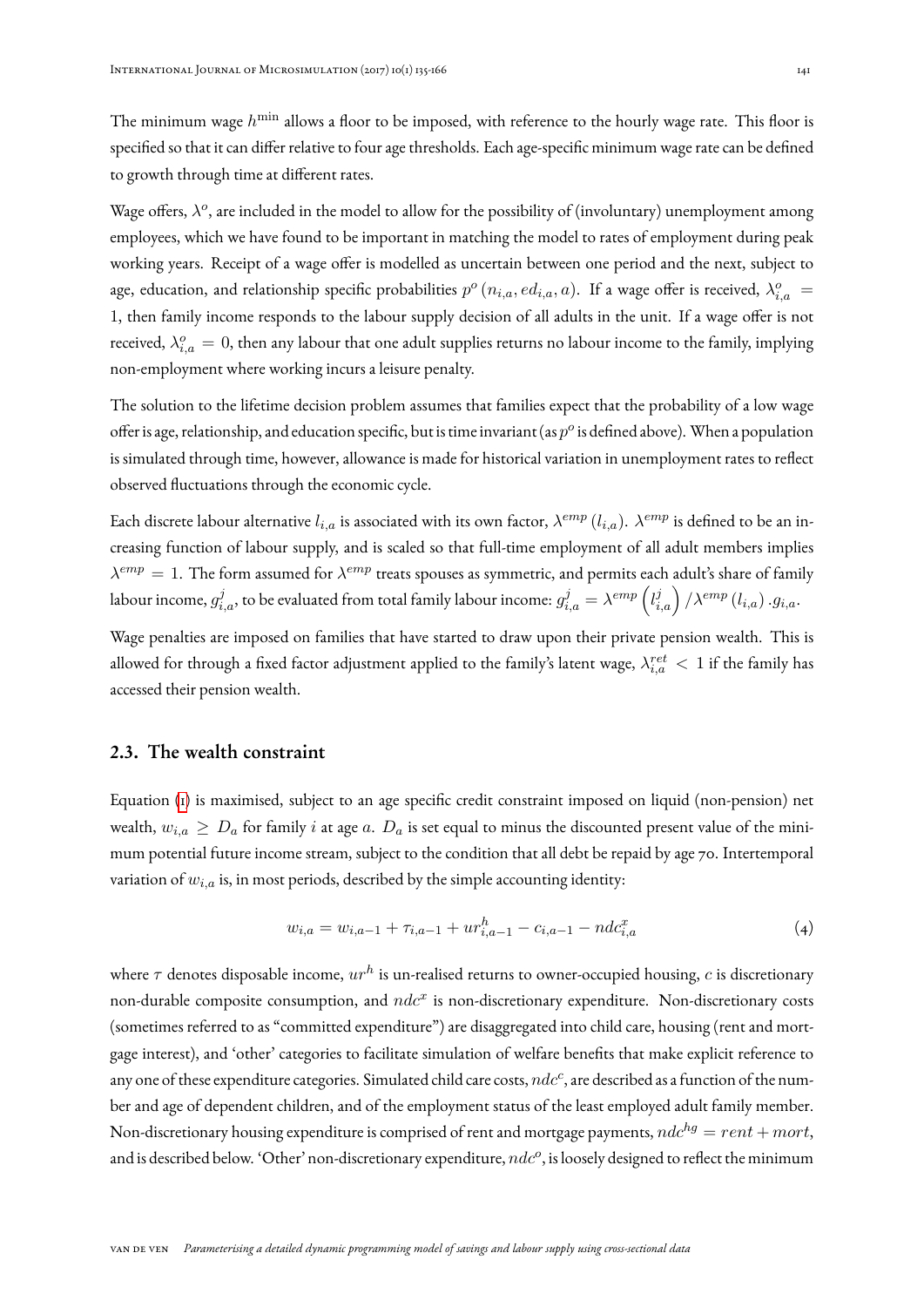expenditure required to participate in society, consistent with standard definitions of poverty. Consumption on other basic necessities is defined in terms of equivalised (non-housing / non-child care / non-health) consumption, and varies by age and year.

The only potential departures from equation  $(4)$  occur when a family is identified as accessing pension wealth, or when a reference adult is identified as getting married or incurring a marital dissolution. Wealth effects at the time a family accesses its pension wealth are discussed in Section [2.4.](#page-8-0) In relation to marital transitions, spouses are identified from within the simulated sample. A marriage between two simulated singles consequently results in the liquid net wealth of each being combined in the common family unit. A divorce is assumed to see liquid net wealth split evenly between each divorcee, whereas widowhood sees all liquid net wealth bequeathed to the surviving spouse. Solutions to the utility maximisation problem are evaluated on the assumption that marriages are between identical clones.

#### *Disposable income*

As the model has been designed to undertake public policy analysis, particular care was taken concerning formulation of the module that simulates the effects of taxes and benefits. The model allows the measures of income accruing to each adult family member to be accounted for separately, so that it can reflect the taxation of individual incomes that is applied in the UK. The tax function assumed for the model is represented by:

$$
\tau_{i,a} = \tau \left( b, a, n_{i,a}, n_{i,a}^c, l_{i,a}^j, g_{i,a}^j, hh_{i,a}, mh_{i,a}, w_{i,a}^h, rent_{i,a}, \ n_{i,a}^h, r_{i,a}^{nh,j}, r_{i,a}^{nh,j} w_{i,a}^{nh,j}, pc_{i,a}^{C/nc,j}, py_{i,a}^j, ndc_{i,a}^c \right) \tag{5}
$$

which depends on the birth year of the reference adult  $b$ ; age of the reference adult,  $a$ ; number of adults (relationship status),  $n_{i,a}$ ; number and age of all dependent children, represented by the vector  $n_{i,a}^c$ ; labour supply of each adult  $j$  in the family,  $l_{i,a}^j;$  the labour income of each adult,  $g_{i,a}^j;$  indicator variables for home-owners,  $hh_{i,a},$ and mortgage holders,  $mh_{i,a}$ ; the net owner-occupied housing wealth held by the family,  $w_{i,a}^h$ ; the rent paid by non-home-owners,  $rent_{i,a}$ ; the mortgage interest paid by mortgage holders,  $mort_{i,a}$ ; the realised returns to (gross) housing wealth,  $rr^h$ ; the non-housing net liquid wealth held by each adult,  $w_{i,a}^{nh,j};$  the investment return on liquid net wealth of each adult in the family,  $r_{i,a}^{nh}w_{i,a}^{nh,j}$  (which may be negative); the pension contributions made by each adult,  $pc_{i,a}^{c/nc,j};$  the (retirement) pension income received by each adult in the family,  $py_{i,a}^j;$  and non-discretionary child care costs,  $ndc_{i,a}^c.$  All of the inputs to the tax function are described in other subsections of this paper.

### *Disaggregating liquid net wealth*

Liquid net wealth includes all assets other than private pensions. Importantly for the UK, this includes owner occupied housing. Although formal modelling of housing investment decisions is analytically feasible [\(O. At](#page-28-5)[tanasio, Bottazzi, Low, Nesheim, & Wakefield, 2012\)](#page-28-5), it is also computationally burdensome. Computational feasibility of the model is maintained by adopting an exogenous procedure for identifying selected housingrelated features: home owners  $(hh),$  mortgage holders  $(mh),$  net housing wealth  $(w^h),$  mortgage debt  $(md^h),$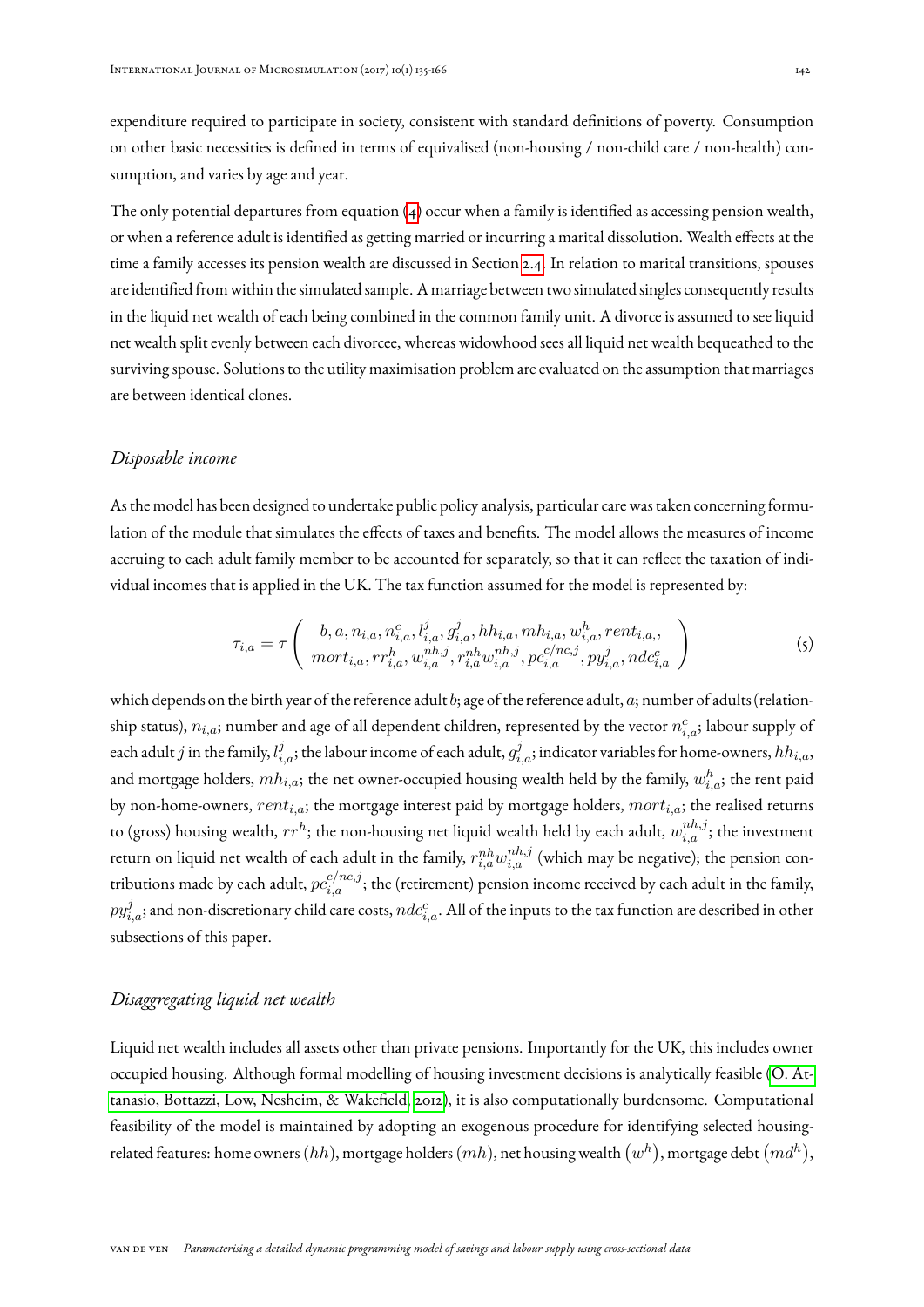gross housing wealth  $(w^h+md^h),$  realised returns on gross housing equity  $(rr^h),$  unrealised return on gross housing equity  $\left( ur^{h}\right)$ , mortgage interest costs  $(mort),$  and rent ( $rent).$ 

The exogenous procedure starts with a logit equation that describes the incidence of home-ownership as a function of age, marital status, and liquid net wealth. A similar logit equation is used to identify the incidence of mortgage holders among all home-owners. An age specific proportion of liquid net wealth is assumed to be held in housing for all home owners. Each mortgage holder's mortgage value is defined as a linear function of nonnegative (log) liquid net wealth. The slope and intercept of this function are allowed to vary between singles and couples, and the multiple is restricted to values between 0 and 20. The annual interest change on mortgage debt is evaluated by multiplying the (gross) mortgage value by an (exogenously assumed) fixed rate of mortgage interest. Similarly, gross housing wealth is assumed to attract an exogenous rate of return. Fixed rates of return are applied for solving the lifetime decision problem, and year-specific rates are accommodated when projecting the population through time. The total return to gross housing wealth is then disaggregated into realised and unrealised components using an age specific ratio, based on the age of the family reference person. Rent is imputed for non-home-owners, based on the number of bedrooms required by the constituent family members: one bedroom is assumed for the reference adult and their spouse (if married); one bedroom is assumed for each dependent child aged 13 or over; and one bedroom for every two children aged under 13 years.

If non-housing liquid net wealth is non-negative,  $w^{nh}\geq 0,$  then the assumed rate of return is  $r^I.$  Otherwise, the return to  $w^{nh}$  is designed to vary from  $r^D_l$  at low measures of debt to  $r^D_u$  when debt exceeds the value of working full time for one period  $(g^{ft})$ :

$$
r^{nh} = \begin{cases} r^I & \text{if } w^{nh} \ge 0\\ r^D_l + \left(r^D_u - r^D_l\right) \min\left\{\frac{-w^s}{g^{ft}}, 1\right\}, r^D_l & \text{if } w^{nh} < 0 \end{cases} \tag{6}
$$

Specifying  $r_l^D < r_u^D$  reflects a so-called 'soft' credit constraint in which interest charges increase with loan size. The model parameters  $r^I, r^D_l,$  and  $r^D_u$  take fixed values when solving for utility maximising decisions, and are allowed to vary when simulating the intertemporal evolution of a population.

## <span id="page-8-0"></span>2.4. Private Pensions

All private pensions are modelled at the family level, and are Defined Contribution in the sense that every family is assigned an account into which their respective pension contributions are (notionally) deposited. Contributions to private pensions are defined as fixed rates of employment income (implying that they are limited to families that work), and are distinguished by whether they are made by the employer,  $\pi_{er}$ , or the employee,  $\pi_{ee}$ :  $pc_{i,a} = (\pi_{ee} + \pi_{er}) g_{i,a}$ . All employer pension contributions are assumed to be exempt from taxation, and labour income is reported net of these. Employee contributions up to a year-specific cap are also exempt from income tax, consistent with the EET nature of the UK pension system.<sup>6</sup> Any employee contributes in excess of the cap are subject to income tax. Labour income is reported gross of all employee contributions. A cap is also imposed on the maximum size of the aggregate pension pot, which remains fixed through time.

Until the year in which a family accesses its pension wealth, intertemporal accrual of private pension wealth,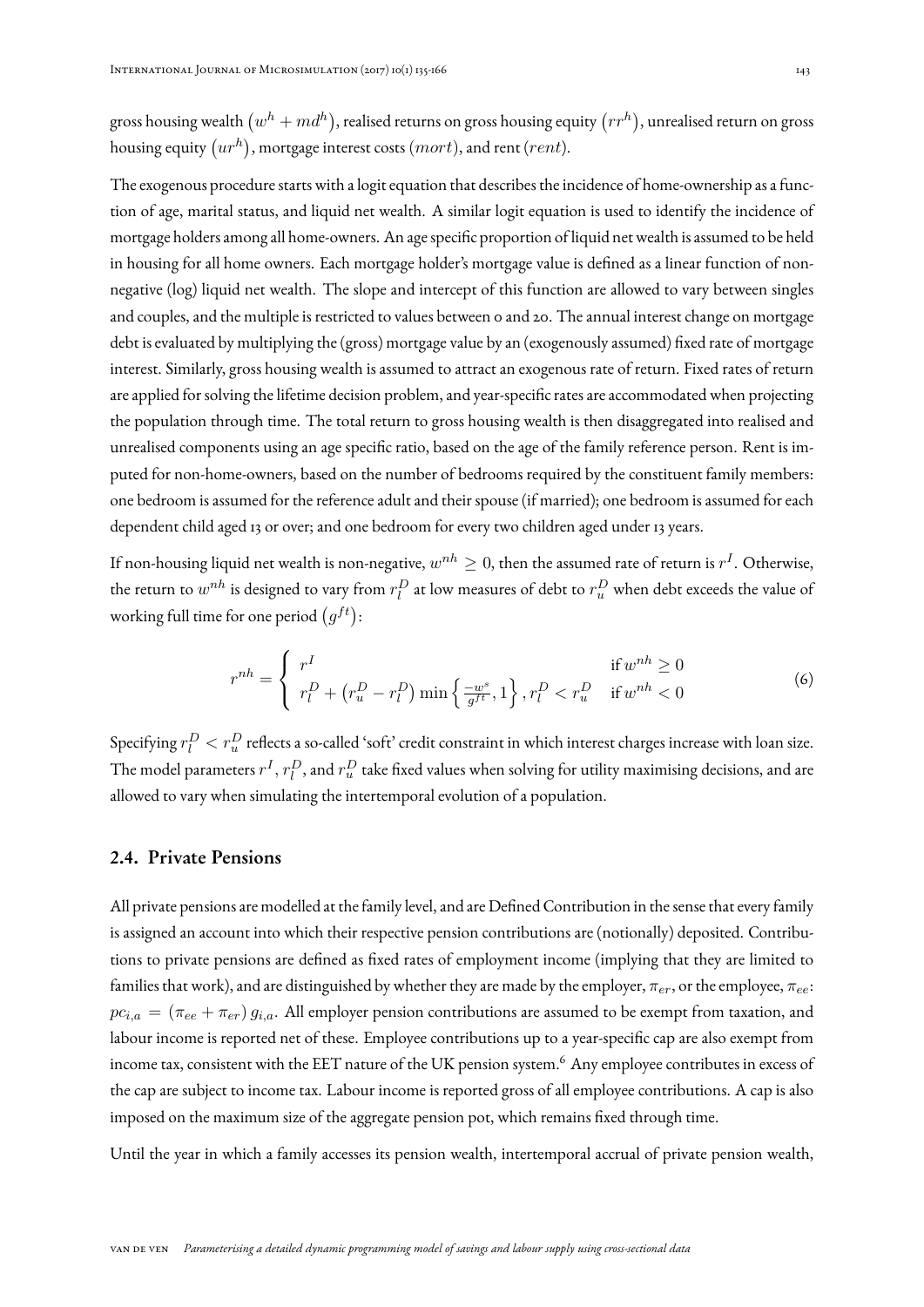$w^p$ , is described by equation [\(7\)](#page-9-1):

<span id="page-9-1"></span>
$$
w_{i,a}^p = \max\left\{0, \min\left[w^{p,\max}, r_{t-1}^p w_{i,a-1}^p + p c_{i,a}^p\right]\right\}
$$
(7)

where  $w^{p, \max}$  defines the maximum size of a pension pot. Equation [\(7\)](#page-9-1) holds in all periods prior to pension receipt except following relationship transitions, in which case associated fluctuations in pension rights are modelled in a similar fashion as described for liquid net wealth.

The age at which pension dispersals are accessed,  $a^P$ , is determined endogenously from a defined range of 'pensionable ages'. At the time that pension wealth is accessed, a fixed fraction of accrued pension wealth is received as a tax-free lump-sum cash payment, and the remainder converted into a level life annuity that is subject to income tax. Annuity rates are calculated to reflect birth cohort-specific survival probabilities in the model, subject to assumed rates of investment returns, real growth, and transaction costs levied at time of purchase.

When the timing of pension dispersals is exogenously imposed, then all families are assumed to access their pension wealth at their respective state pension ages (a exogenously defined policy parameter). When the timing of pension dispersals is endogenously determined, then this decision can be made subject to minimum thresholds on age and annuity income.

# <span id="page-9-0"></span>2.5. Education

Each adult is allocated an education state at entry into the model,  $ed_{i,a}$ , referring to the highest qualification held, distinguishing between those with and without graduate level qualifications. Individuals with tertiary education are distinguished from non-tertiary educated in relation to employment offers, the age specific evolution of latent wages (h in Section [2.2\)](#page-5-1), and transition probabilities governing marriage and divorce.

Individuals who do not enter the simulated population with tertiary education may be identified as tertiary students,  $stud_{i.a}$ . Any individual who first appears as a tertiary student is assumed to leave tertiary education at an exogenously defined age (assuming that they survive), at which time they may transition to tertiary educated, depending on a stochastic process that represents whether they pass their final exams. At the time an individual leaves tertiary education, they receive a new random draw for their wage potential from a log-normal distribution, where the terms of the distribution differ for graduates and non-graduates. All processes that govern transitions between alternative education states when projecting a population through time are assumed to be fully consistent with the associated expectations adopted to solve the lifetime decision problem.

## 2.6. Allowing for demographics

Three demographic characteristics are considered for calibrating model parameters: mortality, relationship status, and dependent children.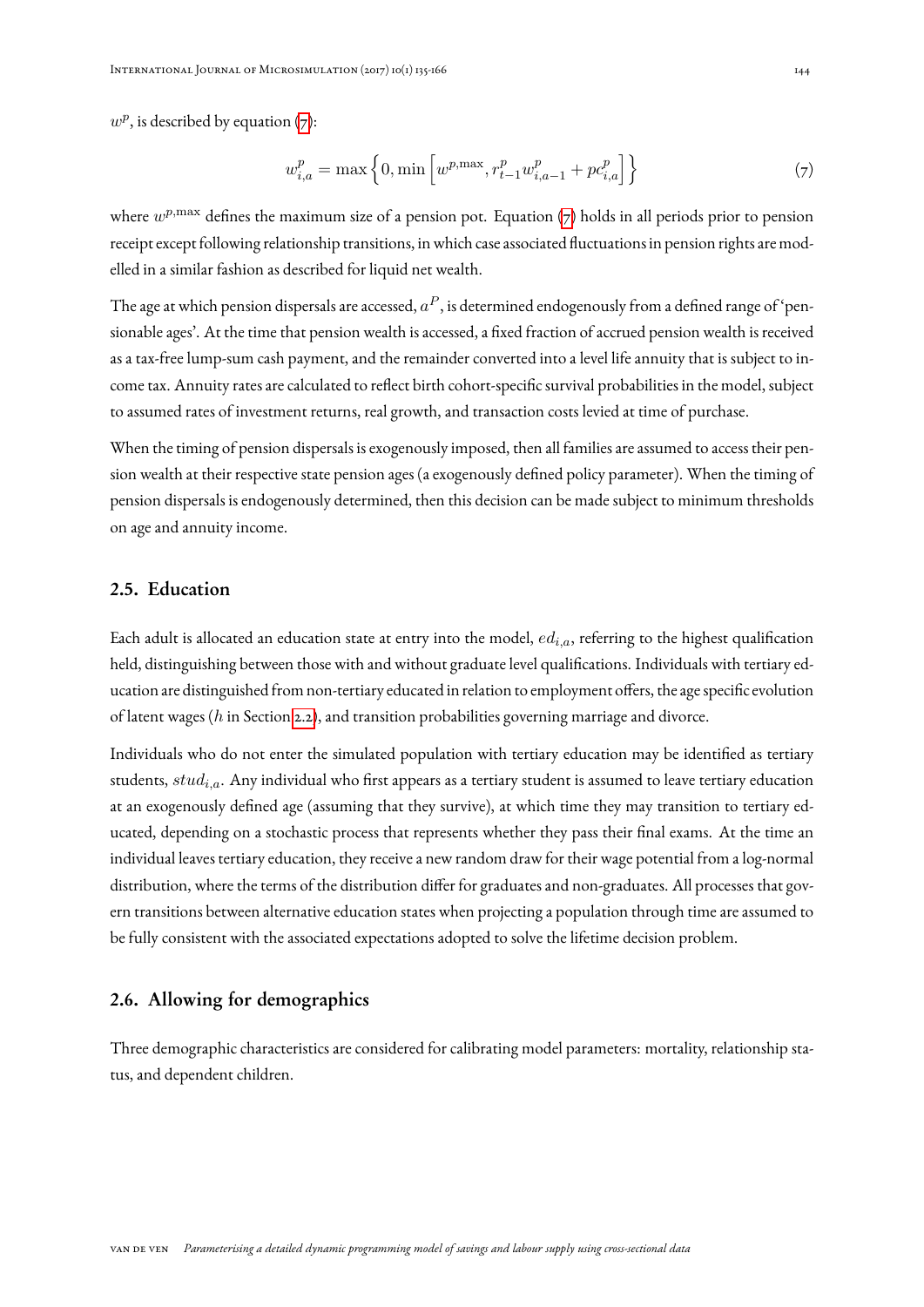# *Modelling mortality*

The model focusses upon survival with respect to reference adults only; the mortality of the spouses of reference adults is aggregated with divorce to obtain the probabilities of a relationship dissolution (discussed below). Survival in the model is governed by age and year specific mortality rates, which are commonly reported components of official life-tables.

### *Modelling relationship status*

A 'relationship' is defined as a cohabiting partnership (including formal marriages and civil partnerships). The relationship status of each reference adult in each prospective year is considered to be uncertain. The transition probabilities that govern relationship transitions depend upon a reference adult's existing relationship status, their education, age,and birth year. These probabilities are stored in a series of 'transition matrices', each cell of which refers to a discrete relationship/education/age/birth year combination.

#### *Modelling children*

The model takes explicit account of the number and age of dependent children of reference adults. The birth of dependent children is assumed to be uncertain in the model, and described by transition probabilities that vary by the age, birth year, relationship status, and previously born children of a reference adult. These transition probabilities are stored in a series of transition matrices, in common with the approach used to model relationship status (described above). Having been born into a family, children are assumed to remain dependants until an exogenously defined age of maturity. A child may, however, depart the modelled family unit prior to attaining maturity, if the reference adult experiences a relationship dissolution (to account for the influence of divorce).

The model is made computationally feasible by limiting child birth to three 'child birth' ages. Realistic family sizes are accommodated by allowing up to two children to be born at each child birth age. Restricting the number of ages at which a child can be born in the model raises a thorny problem regarding identification of the transition probabilities that are used to describe fertility risks. The model calculates the required probabilities internally, based upon the assumed birth ages and fertility rates reported at a highly disaggregated level. This approach has been adopted both because statistical agencies tend to publish data at the disaggregated (annual age band) level, and because it facilitates associated sensitivity analyses to be conducted around the number and precise birth ages assumed.

# <span id="page-10-0"></span>3. BASIC MECHANICS OF THE EMPIRICAL APPROACH

In common with the existing dynamic programming literature, a two stage procedure was used to identify parameters that match our structural model to survey data.<sup>7</sup> The first stage identified a subset of parameters exogenously from the model structure, using methods that have changed little since the advent in the 1960s of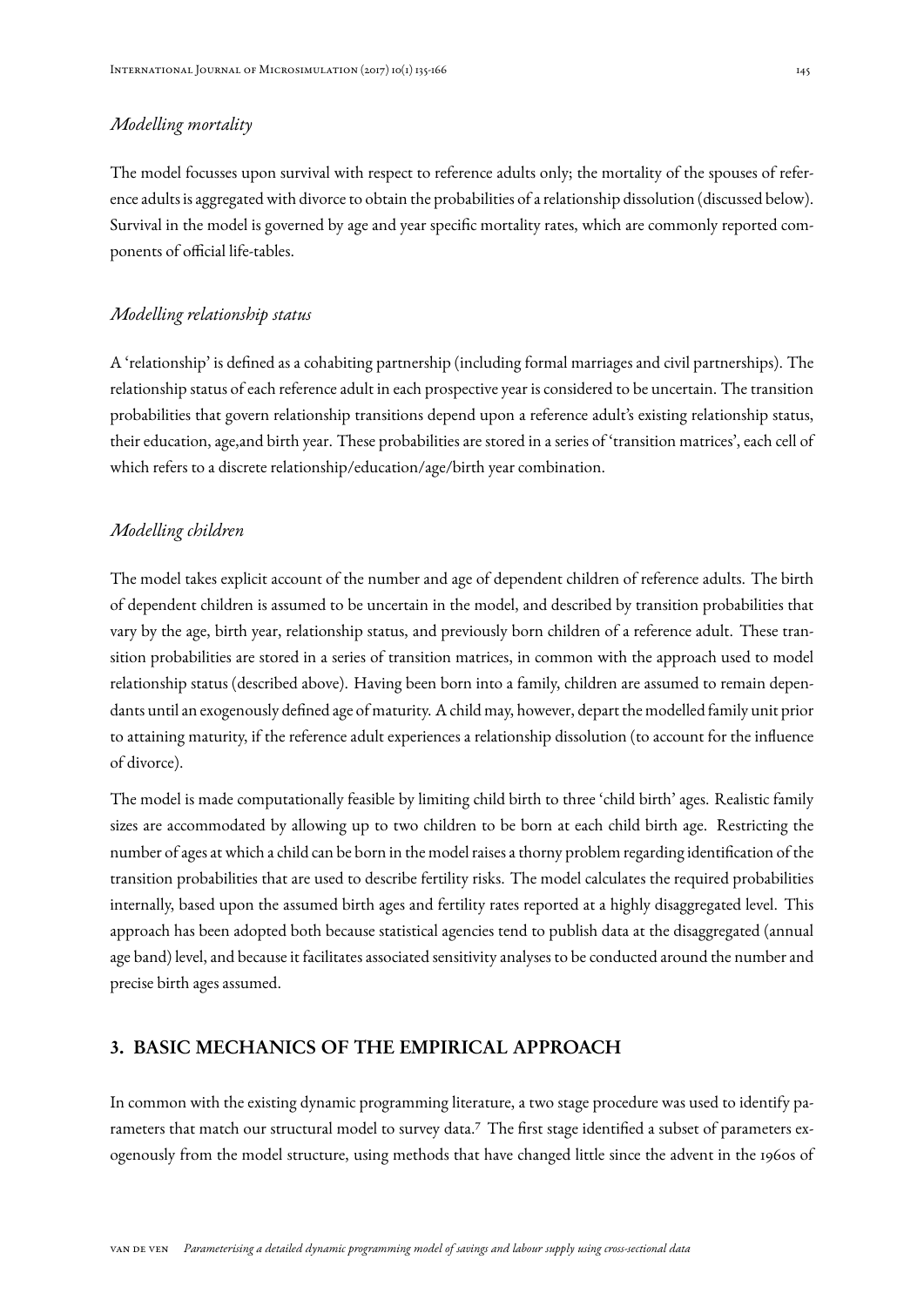'classical' dynamic microsimulation models. Most of the parameters identified in the first stage are directly observable – e.g. marital transition rates, contribution rates to private pensions, the functional forms assumed for taxes and benefits – and were evaluated from publicly available data sources. Given the model parameters evaluated in the first stage, remaining model parameters were adjusted in a second stage so that selected 'simulated moments' implied by the structural model matched to 'sample moments' estimated from survey data. Conceptually, the second stage of the procedure involves adjusting unobserved model parameters to ensure that observable endogenous characteristics implied by the assumed theoretical framework best reflect a selected set of moments estimated from survey data. The remainder of this section describes the second stage of the parametrisation.

## 3.1. Evaluating simulated moments

The approach taken to evaluate population moments implied by the assumed theoretical framework is now well established in the related literature. This section consequently provides a brief overview of the techniques employed; for further detail see, for example, [Adda and Cooper](#page-27-2) [\(2003\)](#page-27-2) or [Christensen and Kiefer](#page-28-6) [\(2009\)](#page-28-6).

The model considered here does not generate projections for a representative agent, but for a population of heterogeneous agents designed to reflect an observed cross-section. The population moments implied by the model under a given set of model parameters were consequently evaluated by: (i) solving the lifetime decision problem for any feasible combination of family specific characteristics; (ii) using the solutions obtained in (i) to project endogenous decisions for each heterogeneous agent; and (iii) aggregating up the agent-specific decisions generated by the model to obtain the moments of interest. The first two of these steps are described below.

### *Solving the decision problem*

No analytical solution exists to the utility maximisation problem considered here, and numerical solution routines were consequently employed. These solution routines are structured around a 'grid' that over-lays all feasible combinations of individual specific characteristics (the state space).<sup>8</sup> As noted in Section [2.1,](#page-4-1) the model assumes that there is a maximum potential age to which any individual may survive, A. At this age, the decision problem is deterministic, and trivial to solve. The solution routine that we employed starts by solving for utility maximising decisions at all intersections of the grid that correspond to this final period of life, and stores both the maximising decisions and optimised measures of utility (the value function). These solutions at grid intersections for age  $A$  are used to approximate solutions at age  $A$  more generally, via the linear interpolation routine that is described in [Keys](#page-29-7) [\(1981\)](#page-29-7).

Given results for age  $A$ , the solution routine that we used then considers decisions at intersections corresponding to the penultimate age,  $A - 1$ . Here, expected lifetime utility is comprised of the utility enjoyed at age  $A-1$ , and the impact that decisions taken at age  $A-1$  have on circumstances – and therefore utility – at age A. Given any decision set at age  $A-1$ ,  $d_{A-1}$ , the solution routine projects forward the set of individual specific characteristics at age  $A$ ,  $z_A$ , that is implied by the processes assumed to govern intertemporal transi-tions (e.g. equation [4](#page-6-0) for wealth, equation [3](#page-5-0) for wage potential). If characteristics at age  $A$  are uncertain (e.g. as in equation [3\)](#page-5-0), then each potential characteristic vector  $z_\mathbb{\scriptscriptstyle f}^p$  $A^p_A$  is projected forward with an assigned probability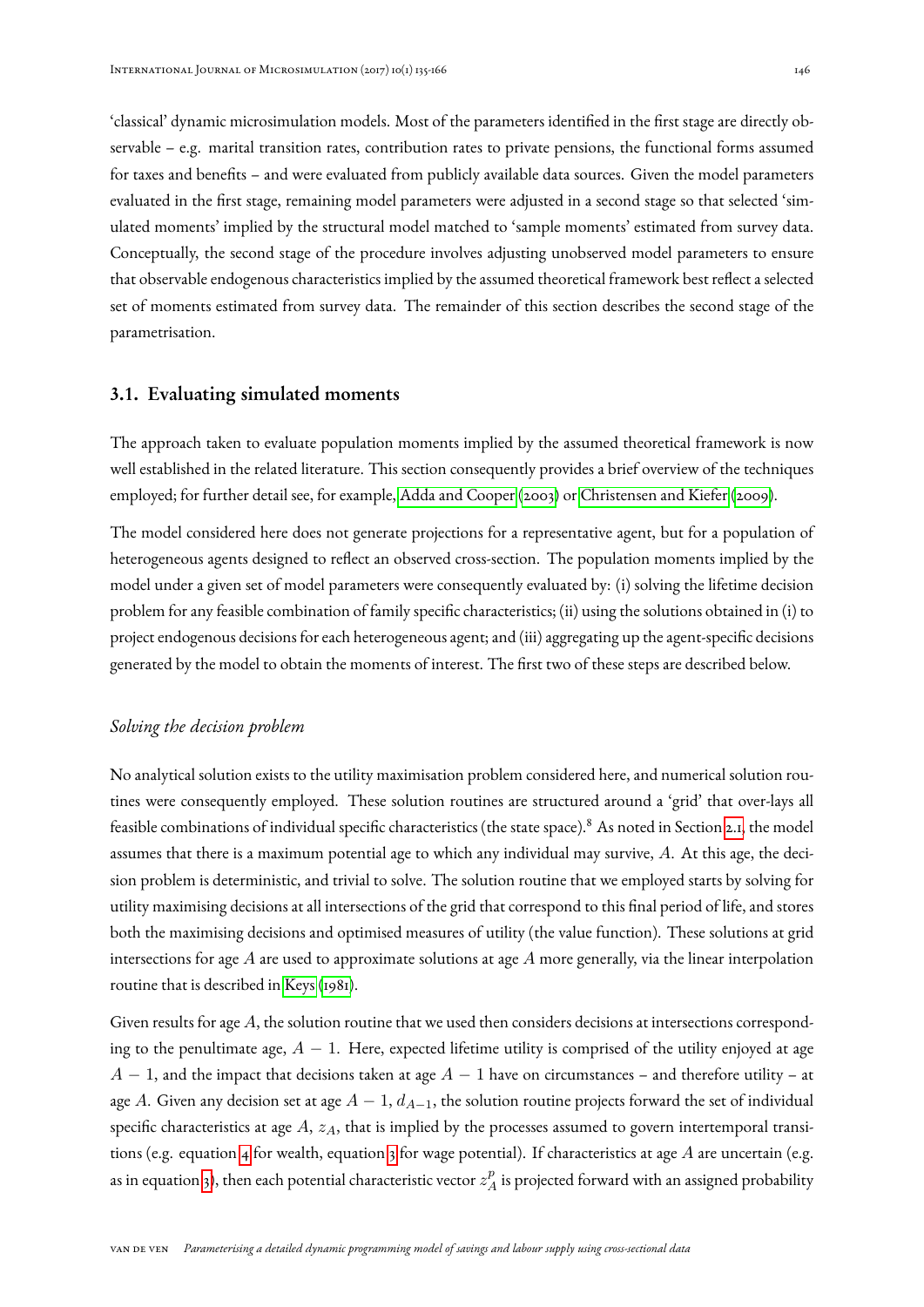$pr^p_{\overline{A}}$  $_{A}^{p}$ . Uncertainty in the model is either between a discrete set of alternatives (relationship status, wage offers, and death), or over a continuous normal distribution (wage potential). Expectations over normal distributions are approximated at 5 discrete points, using weights and abscissae implied by the Gauss-Hermite quadrature (implemented following [Press, Flannery, Teukolsky, and Vetterling](#page-30-6) [\(1986\)](#page-30-6)). These terms, combined with a von Nueuman Morgenstern preference relation, allow the expected lifetime utility associated with any decision set  $d_{A-1}$  to be evaluated. A numerical routine (described below) is used to search over the set of feasible decisions to maximise expected lifetime utility at each intersection of the grid corresponding to age  $A - 1$ . These solutions, and the associated measures of optimised utility are stored, and the solution routine then considers the next preceding age. Repeated application of this procedure obtained a numerical approximation of the solution to the lifetime decision problem at all intersections of the grid spanning the feasible state space.

The numerical search routine that was employed for this study is adapted to the decisions that are considered for analysis. As described in Section [2,](#page-3-0) families are assumed to decide over one continuous domain relating to the consumption/savings margin, and a series of discrete alternatives relating to labour supply, pension participation, and the take-up of pension benefits. The search routine used considers each potential discrete alternative in turn, and searches for a local optimum in relation to consumption. Of all feasible alternative solutions, the one associated with the maximum numerical approximation of expected lifetime utility is taken as the solution to the lifetime decision problem.

As the value function of the utility maximisation problem considered here is not smooth, three alternative search routines over the eligible consumption domain were employed to test the robustness of model projections. The first uses Brent's method as described in [Press et al.](#page-30-6) [\(1986\)](#page-30-6); the second uses the simplex method of [Lagarias,](#page-29-8) [Reeds, Wright, and Wright](#page-29-8) [\(1998\)](#page-29-8); and the third employs the multi-level coordinate search method described in [Huyer and Neumaier](#page-29-9) [\(1999\)](#page-29-9) (as implemented by the NAG library). All three approaches generated very similar results, and the fastest search routine (Brent's method) was consequently used for the calibrations by default.

## *Calculating simulated moments*

<span id="page-12-0"></span>The simulated moments used to guide adjustment of the model's parameters were calculated using data generated by the model for a population of reference adults drawn from a nationally representative cross-sectional survey. The circumstances of each reference adult described by the survey were used to locate them within the grid structure that is referred to above. Given their respective grid co-ordinates, the linear interpolation methods that are also mentioned above were used to approximate each reference adult's utility maximising decision set, as implied by the numerical solutions identified at grid intersections. Given a family's characteristics (state variables) and behaviour, its characteristics were projected through time following the processes that are considered to govern their intertemporal variation. Where these processes depend upon stochastic terms, random draws were taken from their defined distributions in a process that is common in the microsimulation literature (sometimes referred to as Monte Carlo simulation).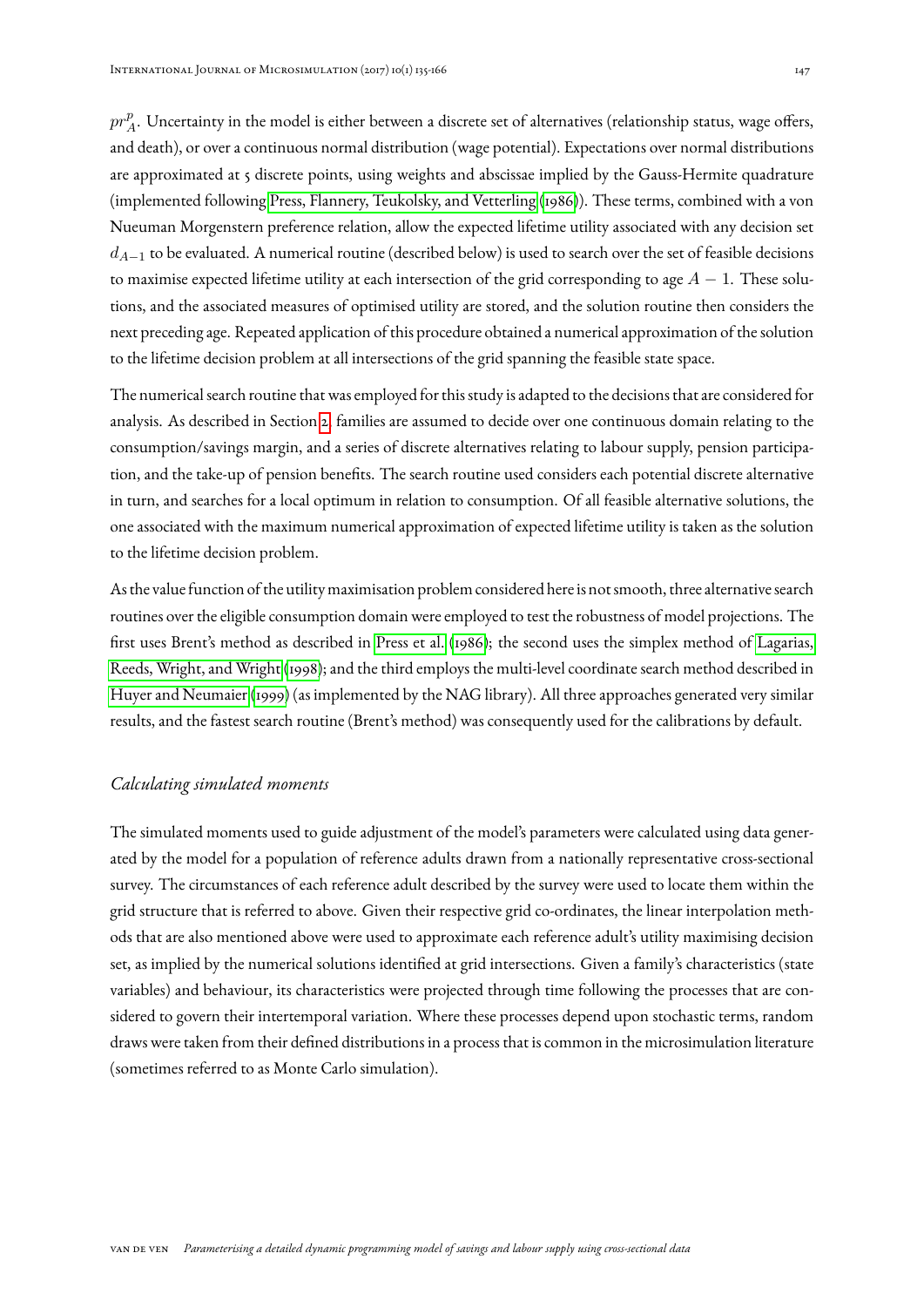# 3.2. Adjusting model parameters

The second stage of the model parametrisation involved identifying the parameters of the assumed preference relation, simulated rental charges, and a selected set of parameters governing intertemporal evolution of latent wages. Preference parameters are unobservable, and are consequently prime candidates for the second stage of the model parametrisation. Although rental charges are observable, distributional considerations complicate identification of appropriate charges to assume for the model. Similarly, although wages are observable, a subset of wage parameters were included in the second stage of the parametrisation to account of associated selection effects.

Adjustment of the parameters to match the simulated moments implied by a dynamic programming model to associated sample moments is commonly conducted either by manual calibration or optimisation of a loss function using an econometric criterion.<sup>9</sup> The results reported here were obtained via a series of manual adjustments of model parameters, guided by graphical representations and sums of squared errors for a set of age specific population moments, following the approach described by [Sefton et al.](#page-30-0) [\(2008\)](#page-30-0).

#### *Calibrated parameters*

The assumed preference relation (see Section [2.1\)](#page-4-1) includes five parameters: relative risk aversion, γ; an exponential discount factor,  $\delta$ ; a parameter for the warm-glow model of bequests,  $\zeta$ ; the intra-temporal elasticity,  $\varepsilon$ ; and the utility price of leisure,  $\alpha$ . There are 12 rental rates included with the model, which distinguish families by income, demographic size, and age. Finally, the specification adopted for wages (see Section [2.2\)](#page-5-1) includes a very large number of parameters. The persistence of latent wages,  $\psi$ , and the factor effects of alternative labour supply decisions,  $\lambda^{emp}$ , were identified in the first stage of the model parametrisation. This left the parameters governing wage growth  $m$  (.), earnings volatility  $\sigma_\omega^2$  (.), and the factor effects of pension take-up  $\lambda^{ret}$  to be identified in the second stage of the parametrisation.

#### *Calibration procedure*

Following extensive experimentation, we settled upon a step-wise procedure based on concentric cycling over three sets of model parameters;  $A, B$ , and  $C$ . Parameters in a higher set were re-adjusted each time the parameters in a lower set were altered, so that those in set  $C$  were subject to the most frequent adjustment, and those in set  $A$  the least frequent. Set  $A$  comprises simulated rental rates, set  $B$  the parameters governing wage growth and earnings volatility (of employees), and set  $C$  all other endogenously calibrated parameters. We began by setting rental charges to average market rates, all wage growth parameters  $m(.) = 1$ , and made initial guesses for earnings volatility,  $\sigma_\omega^2$  ( .). Given these assumptions for parameter sets  $A$  and  $B$ , and the model parameters identified exogenously from the model structure in the first stage of the analysis, the calibration procedure began by adjusting parameters in set  $C$ . We found that it was necessary to pass through a small number of cycles to obtain convergence, a property attributable to the invariance of the cross-sectional population characteristics upon which the calibration was based, as explained below.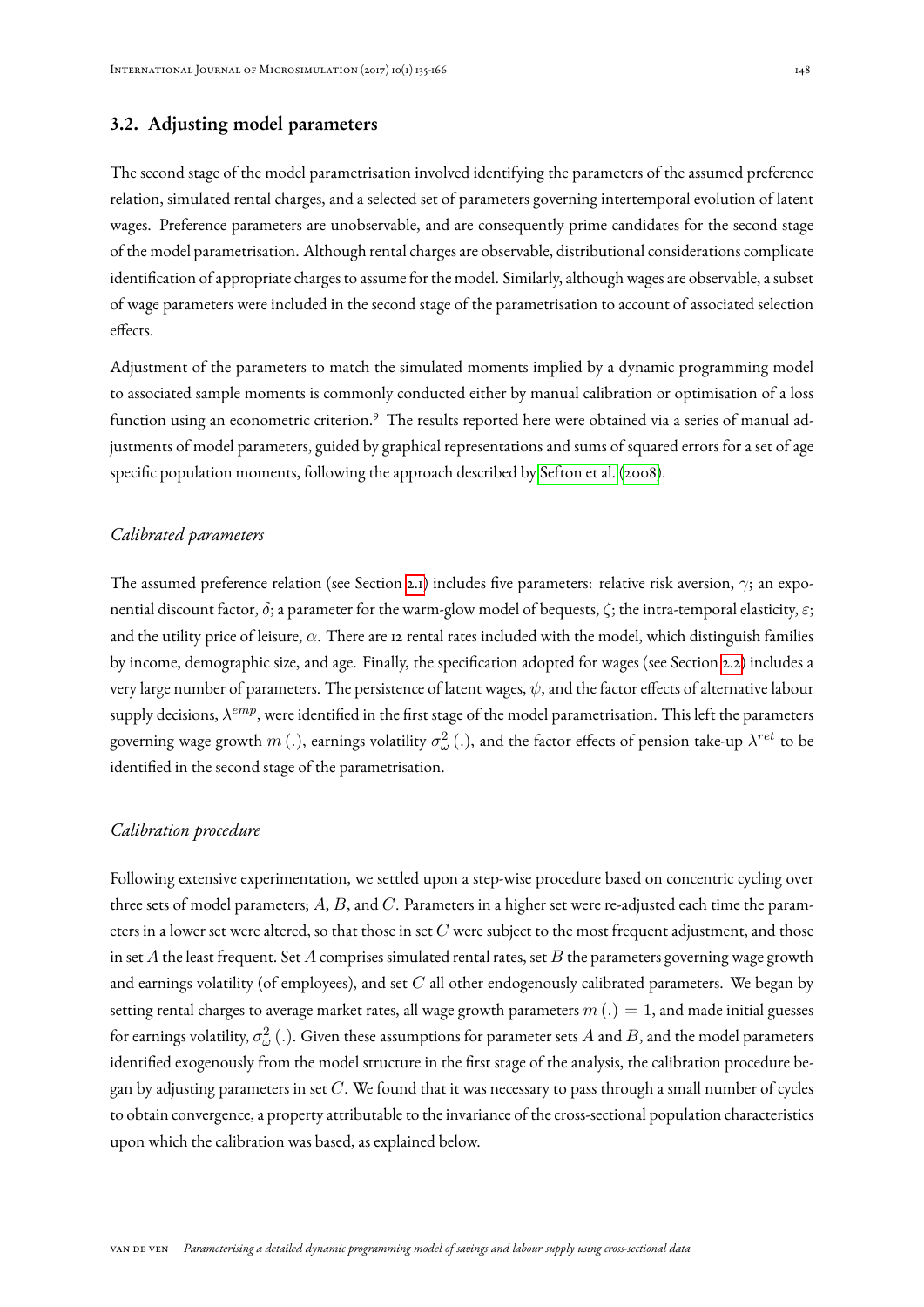# *Identification of parameter set* C

All five preference parameters of the model and the factor effects of pension take-up  $\lambda^{ret},$  were identified by matching the model to moments evaluated on survey data reported for a single (reference) population crosssection. This is notable, given that preference parameters are often a central focus of interest in the related literature. It is also extremely useful because it simplifies specification of the policy context underlying the behaviour considered for identification, and omits the feed-back effects that can otherwise complicate parameter adjustments.

The feed-back effects that are mentioned here complicate any empirical analysis that refers to dynamic behaviour described for an appreciable period of time. Suppose, for example, that we were interested in matching a structural model of savings and retirement to data observed during the life-course of a single birth cohort. If a given set of model parameters implied savings early in the life course that over-stated observed data, then this might suggest that preferences should reflect greater impatience. Adjusting preferences in this way might then imply lower wealth later in life, and thereby influence model implications for the timing of retirement. Such feed-back effects can be ignored in an empirical analysis of household sector savings that focuses exclusively on behaviour described for a single point in time, as population characteristics such as wealth holdings are then exogenously defined. This considerably simplifies the identification problem.

The approach taken to calibrate parameters identified on cross-section survey data started with the assumption of a high value for relative risk aversion ( $\gamma = 5$ ), a high value for the exponential discount factor ( $\delta = 1$ ), a low value for the warm-glow model of bequests ( $\zeta = 0$ ), and a moderate value for intra-temporal elasticity  $(\varepsilon = 0.5)$ . Parametrisation then proceeded in four concentric 'loops'.

(1) The inner-most loop, which was repeated most frequently, focussed on adjusting  $\alpha$  and  $\lambda^{ret}.$  Increasing the utility price of leisure  $\alpha$  tends to decrease labour supply throughout the working lifetime. Exaggerating the wage discount for families that have previously accessed their private pensions tends to decrease labour supply late in the working lifetime. These two model parameters provide a high degree of control over the employment profile throughout the life-course, and were jointly adjusted to match the model to age and relationship-specific means for employment participation.

(2) The second loop jointly adjusted  $\delta$  and  $\zeta$  to reflect age and relationship specific geometric means for consumption. Increasing the discount factor  $\delta$  makes families more patient, and consequently tends to decrease consumption throughout the working lifetime. Increasing ζ exaggerates the bequest motive, which tends to lower consumption late in the life course when the probability of imminent mortality becomes appreciable. Taken together  $\delta$  and  $\zeta$  provide a high degree of control over the age profile of consumption implied by the structural model.

(3) The third loop of the calibration strategy adjusted  $\gamma$ , by focussing on the associated influence on savings incentives. Raising γ *ceteris paribus* exaggerates precautionary savings motives, implying lower consumption and *lower* pension scheme participation (due to the illiquidity of pension wealth). In contrast, raising δ tends to imply lower consumption and *higher* pension scheme participation as families are made more patient. Hence, if the rates of pension scheme participation implied by the model following the second loop of the calibration were too low (high), we reduced (increased)  $\gamma$  and returned to the inner-most loop. Otherwise we proceeded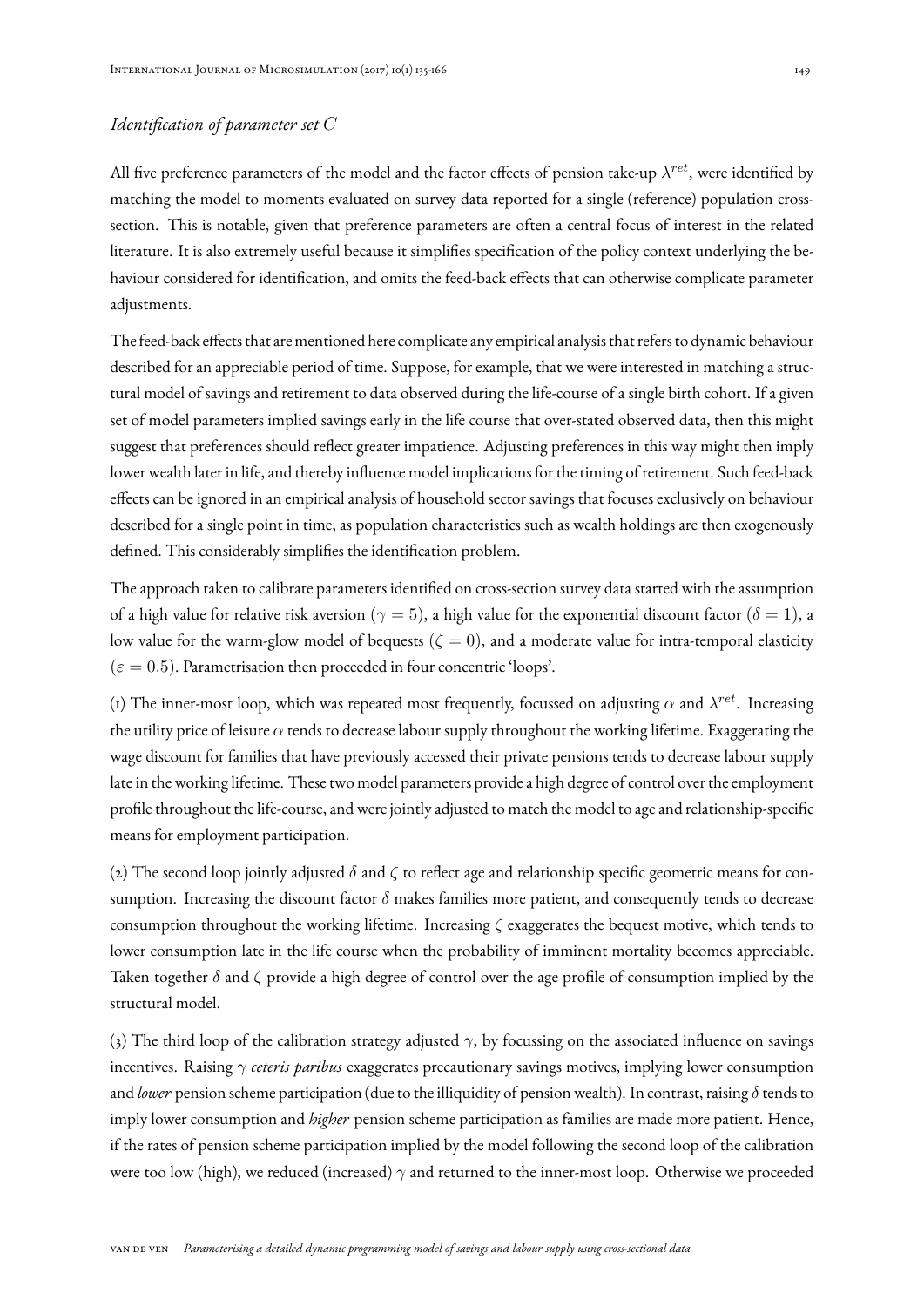to the outer-most loop.

 $(4)$   $\varepsilon$  was adjusted to match the model to distributional variation described by data for the ratio between equivalised consumption and leisure. If the utility maximisation problem was separable, and labour supply was a decision on a continuous domain, then the preference relation defined by equation [\(1\)](#page-4-0) would imply the following relationship between the decision variables  $c$  and  $l$  in the region of the optimum:

<span id="page-15-0"></span>
$$
\alpha \frac{\hat{c}_{i,a}}{l_{i,a}} = \hat{h}_{i,a}^{\varepsilon} \tag{8}
$$

where  $\hat{c}$  denotes equivalised consumption and  $\hat{h}$  is the equivalised post-tax and benefit wage rate. This relationship will approximately hold late in the simulated working lifetime, when benefit units exhibit substantial variation over labour supply decisions and continue to possess multiple periods over which they can choose between (discrete) labour supply alternatives. The relationship defined by equation [\(8\)](#page-15-0) can be used to compare the decisions taken by any two benefit units, 0 and 1, as described by the ratio:

<span id="page-15-1"></span>
$$
\left(\frac{\hat{c}}{l}\right)_1 / \left(\frac{\hat{c}}{l}\right)_0 = \left(\frac{\hat{h}_1}{\hat{h}_0}\right)^\varepsilon \tag{9}
$$

Equation [\(9\)](#page-15-1) indicates that increasing  $\varepsilon$  will tend to shift period specific expenditure in favour of (equivalised) consumption, relative to leisure, for families with relatively high (equivalised) wage rates.

Model implications were consequently evaluated for the ratio between equivalised consumption and leisure for every family with a reference adult aged 55 to 60 in the reference population cross-section. Two separate averages were calculated over these ratios, distinguishing families with and without reference adults educated to graduate level. If the value of the ratio of the graduate average divided by the non-graduate average was too low (high), then  $\varepsilon$  was increased (decreased). The calibration then proceeded back to the inner-most loop, and the entire process repeated until a convergence was obtained.

Section [6.1](#page-23-0) quantifies the effects of parameter variation on simulated moments that are discussed above.

## *Identification of parameter set* B

The drift parameters,  $m$  (.), and the dispersion parameters,  $\sigma_\omega^2$  (.), were calibrated against historical data by projecting the reference population cross-section backward through time. The drift parameters were adjusted to reflect geometric means of employment income, distinguished by age, year, relationship status, and education status. The model includes a separate drift parameter for each age, year, education, and relationship combination, so that a close match could be obtained to the associated sample moments. Given the large number of model parameters involved, this stage of the parametrisation was undertaken using an automated procedure. First, age, year, education, and relationship specific means of log employment income implied by the model under any given parameter combination were calculated from simulated panel data projected back in time for the reference population cross-section. These simulated moments were subtracted from associated sample moments estimated from survey data. The differences so obtained were then multiplied by a 'dampening factor', set equal to 0.9 in the first instance, and subsequently reduced to 0.4.<sup>10</sup> The exponent of the result was taken, and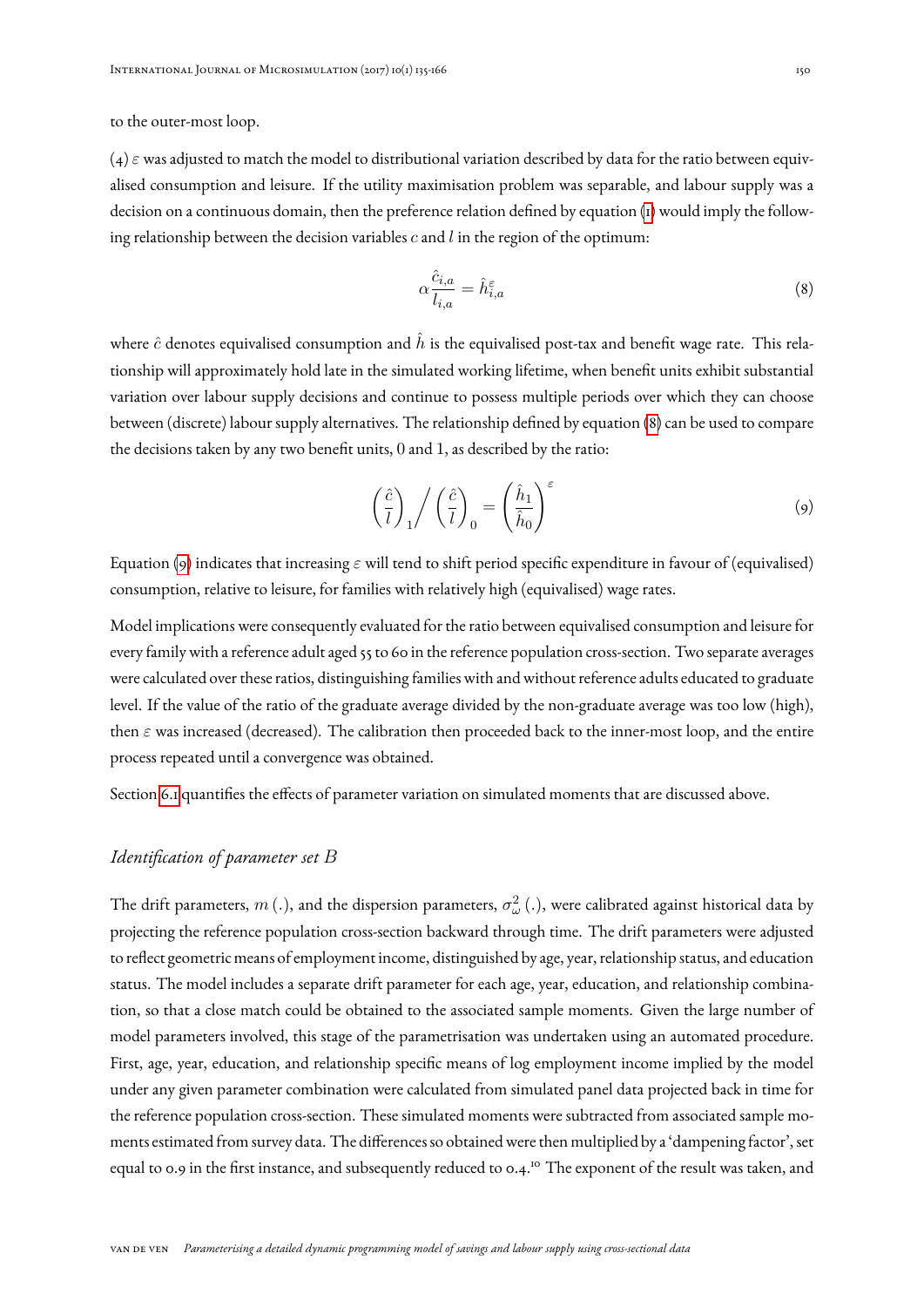multiplied by the prevailing drift parameter to obtain an updated value for the parameter. This procedure was repeated until the average absolute variation of parameters over ages for any year, education, and relationship combination fell below 5 percentage points.

Similarly, the variance parameters were adjusted to reflect age, year, and relationship specific variances of log employment income calculated from survey data. Unlike the drift parameters, however, only four parameters – distinguish singles from couples, and graduates from non-graduates – were adjusted to reflect the dispersion of employment income. These model parameters were adjusted manually.

## *Identification of parameter set* A

Two sets of rents (rent) are supplied to the model: Local Housing Allowance (LHA) rates are assumed for families with equivalised incomes below 60% of median gross full-time earnings in 2011, and "market rents" for those with equivalised incomes above 120% of median earnings. Between these two income thresholds, rental charges are assumed to vary linearly between the LHA and market rents. Both sets of rents are described in terms of numbers of bedrooms, where one bedroom is allowed for each single adult / cohabiting couple, another for each child aged 13 or over, and another for every 2 children aged under 13 years, subject to a maximum of four bedrooms. The only exception is in relation to single adults aged 30 or under without children, who are assumed to share their accommodation, and who consequently incur lower rental charges.

The simulated benefits system includes a scheme to subsidise rental charges. Furthermore, rents in the model are disproportionately incurred by individuals toward the bottom of the income/wealth distribution (reflecting observed data). Increasing rents consequently tends to increase disposable incomes toward the lower end of the distribution on a before housing costs basis, and to reduce disposable incomes on an after housing costs basis, with associated implications for simulated poverty rates. Rental charges were consequently adjusted to match poverty rates generated by the model to survey data.

## <span id="page-16-0"></span>4. SURVEY DATA

This section defines the cross-sectional data selected for analysis, before describing the sample moments used to conduct the second stage of the model calibration.

# 4.1. The reference population cross-section

Data for the reference population cross-section were drawn from the Wealth and Assets Survey (WAS), which is currently the micro-data set that provides the most complete description of household demographics, income, and wealth that is available for the UK. The sample frame for the WAS is the small users Postcode Address File covering residential addresses in Great Britain, excluding regions north of the Caledonian Canal and the Isles of Scilly. At the time of writing, the WAS is comprised of three waves. Wave 1 data were collected between July 2006 and June 2008. The achieved sample from Wave 1 was re-interviewed two years later in Wave 2 (conducted between July 2008 and June 2010). In Wave 3, responding and non-contact households in Waves 1 and 2 were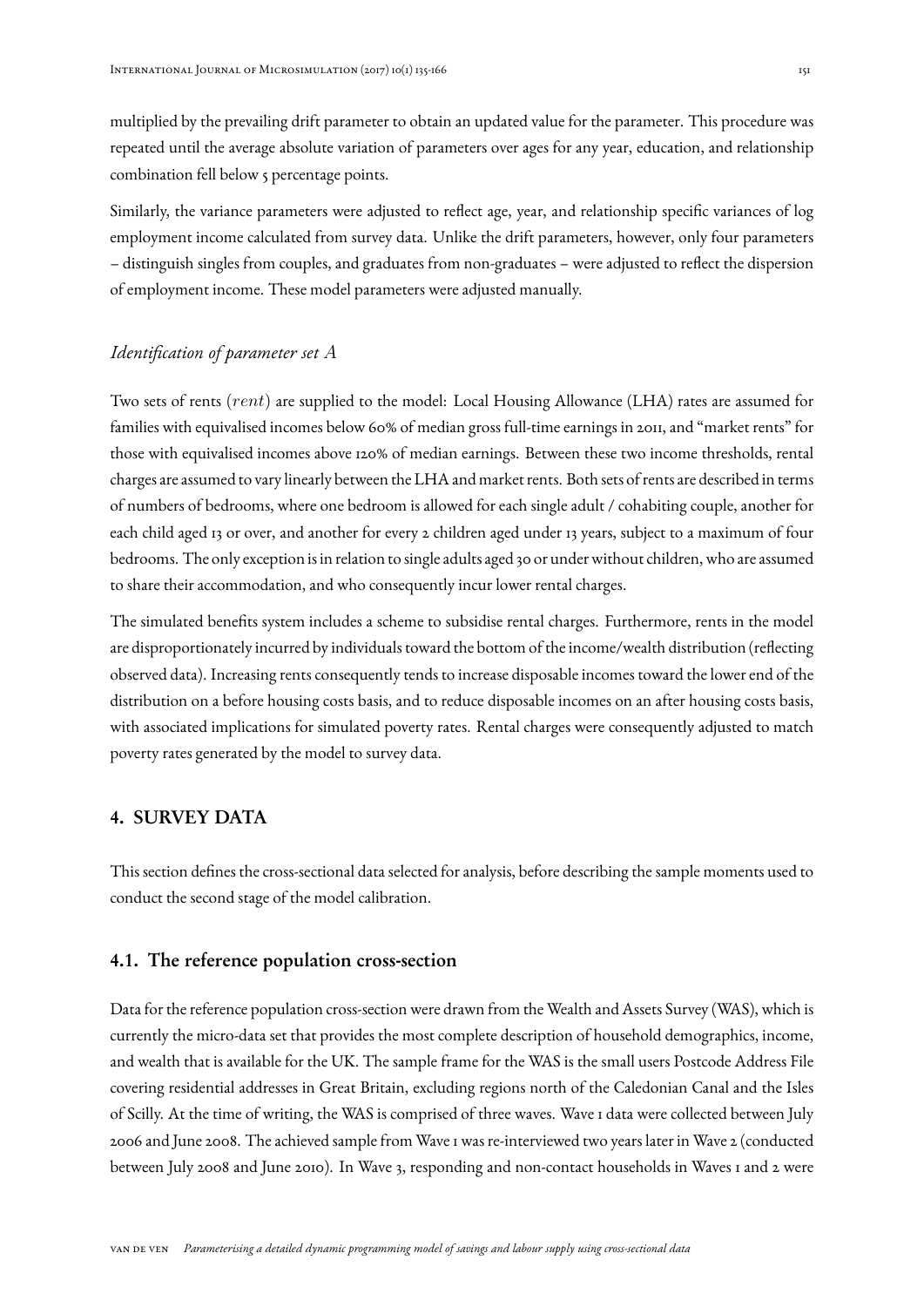re-surveyed two years later, between July 2010 and June 2012. The Wave 3 sample was also augmented by a new random sample. All surveys were administered by the Office of National Statistics via computer assisted personal interviewing

The sample of households for Wave 1 was spread evenly across the sample period, and was selected to be geographically representative of the population of Great Britain, subject to over-sampling of high wealth households. Of the 55,835 households invited to participate in wave 1 of the survey, responses are reported for 30,511 households, implying an achieved response rate of 55 per cent. Wave 2 reports data for 20,009 households (response rate 68 per cent), and Wave 3 reports data for 21,251 households (response rate of 61 per cent).

The model parameters have been updated using a reference population comprised of 10,771 households reported by wave 3 of the WAS between January and December 2011. This sample period aligns with the period of data reported by the 2011 Living Costs and Food Survey, which is the second most important data source used to parameterise the model. The representativeness of the WAS sample for the British population was considered, by comparing the distribution of total gross household income reported by the WAS against associated data reported by the Family Resources Survey. Results of this analysis, which are available from the author upon request, suggest that a close degree of agreement exists between these two data sources.

Formatting the data for use in the model was performed by a single STATA "do" file, which is provided with the model available on the website (www.simdynamics.org). This do file merges data from the household level WAS file with data reported in the personal level file for wave 3. Each individual is then allocated to a family, with each family comprised of a single adult or cohabiting couple and their dependent children. All individuals under age 16, or under age 19 and full-time students, are identified as dependent children. Age, relationship status (single/couple), and the number and age of all dependent children in the family are evaluated.

Indicator variables are evaluated for each adult to distinguish those with graduate education, and those currently enrolled in a tertiary level education.

All earnings from employment are evaluated for each adult, and identifiers calculated to distinguish self-employed, full-time employees, part-time employees, and unemployed. Furthermore, identifiers are calculated to distinguish those with non-contributory pension schemes (predominantly public sector employees), those eligible for a (contributory) occupational pension scheme, members of occupational pensions, and whether defined benefit and defined contribution pensions are held. For those who are identified as members of an occupational pension, their private contribution rate to the pension is also evaluated. Furthermore, the value of all state pensions currently in payment is recorded.

Regression models for log earnings are evaluated that adjust for sample selection via a Heckman correction, separately for men and women, and for individuals aged under 50 and those aged 50 and over. These regression models are calculated on the full set of data reported by wave 3 of the WAS and include, in addition to the range of data saved for loading into the LINDA model, identifiers for health status, stated preferences for saving, and housing tenure. The regression results are used to adjust the earnings of part-time employed adults to their full-time equivalents, and to impute predicted wages for those identified as not employed.

To impute a full-time wage for each adult not identified as employed in the WAS data, predicted values at the coefficient estimates for the wage equation, xb, and the selection equation,  $zg$ , are evaluated by STATA. These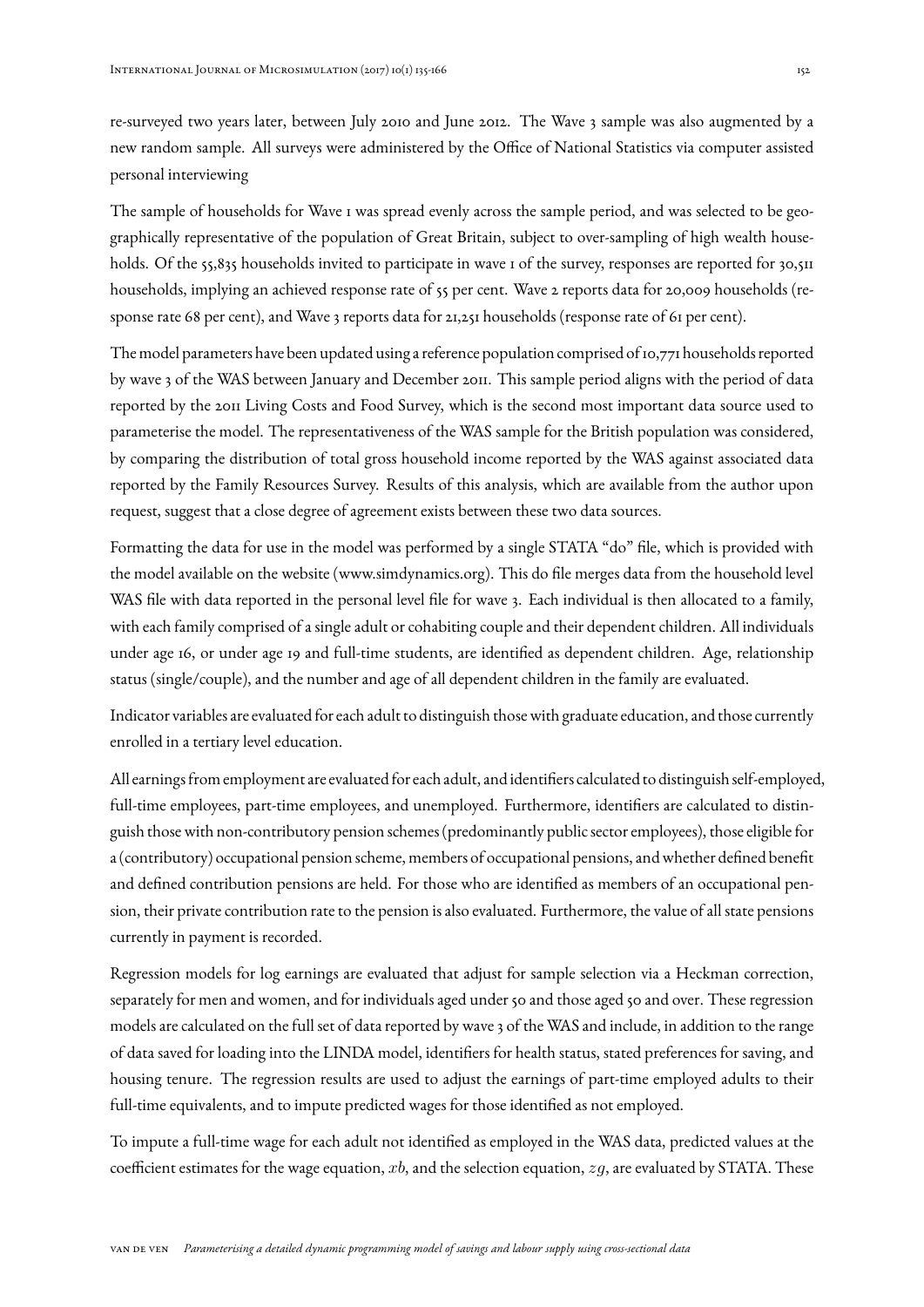data are transferred to LINDA, along with regression estimates for sigma (the standard deviation of the residual of the wage regression) and lambda (the standard deviation of the wage regression times the correlation between the residuals of the target and selection equations). These data permit the model to generate a full-time wage for each without a wage reported in the WAS, after generating a random draw from a standard normal distribution.

The value of savings held in Individual Savings Accounts, own businesses, property other than the main home, financial and non-financial assets and pensions are identified at the family level by aggregating up the value of each asset class held by all family members. The principal exception to this approach is the value of equity held in the main home, which is allocated entirely to the family of the household reference person.

The model is designed to track the evolving household circumstances of a sample of "reference people". Each adult aged 18 or over in the WAS is represented as a reference person of a benefit unit in the reference crosssection, so that the families of couples are represented twice in the base data – once for each spouse. An indicator variable is included in the model, which identifies which reference adults are married to one-another. This is consistent with the approach taken to simulate the evolution of relationship status in the model, where marriages are considered to be between individuals represented in the simulated population.

Two adjustments were applied to the data reported by the WAS to obtain the base data-set from which model projections are made. First, the cross-sectional weights reported by the WAS are designed to aggregate up to the 2010 principal projections for the population of Great Britain. These estimates have subsequently been revised upward in light of data reported by the 2011 Census. The cross-sectional weights reported for wave 3 data were consequently adjusted to align the aggregate weighted population reported by the WAS to ONS midyear estimates for Great Britain in 2011.

Secondly, a pseudo population for Northern Ireland was imputed, by randomly selecting observations reported by the WAS for Great Britain, structured to reflect the age, relationship status, and income distributions of Northern Ireland. This was achieved, by first analysing data reported by the Family Resources Survey (FRS) for the UK in  $20H/I2.<sup>H</sup>$ 

A measure of total gross income, comprised of earnings, self-employment, social benefits, pensions, investments, and other income, was extracted from the FRS for each reported family, along with the age group of the reference adult distinguished by 10 year intervals. Age and relationship specific quintile thresholds for total gross income were evaluated for the sample of families reported to be living in Great Britain, weighting each family by their respective sampleweight (GROSS3) and the number of members of the family (ADULTB+DEPCHLDB). This produced 80 mutually exclusive and collectively exhaustive population sub-groupings, distinguishing 5 income-ranges for each of 8 age-bands, separately for singles and couples. The proportion of the Northern Irish population reported by the FRS as corresponding to each of the 80 population subgroups was then evaluated (available from the author upon request).

Comparable age bands and income measures to those considered for the FRS were evaluated for each family reported by the WAS. Each family reported by the WAS was then sorted into a unique age-band and relationshipspecific quintile group, based on the considered measure of income. Random selections (based on the WAS household identifier) from each of the age-band/income quintile groups were then taken to match the distribution of the Northern Irish population, as calculated using FRS data.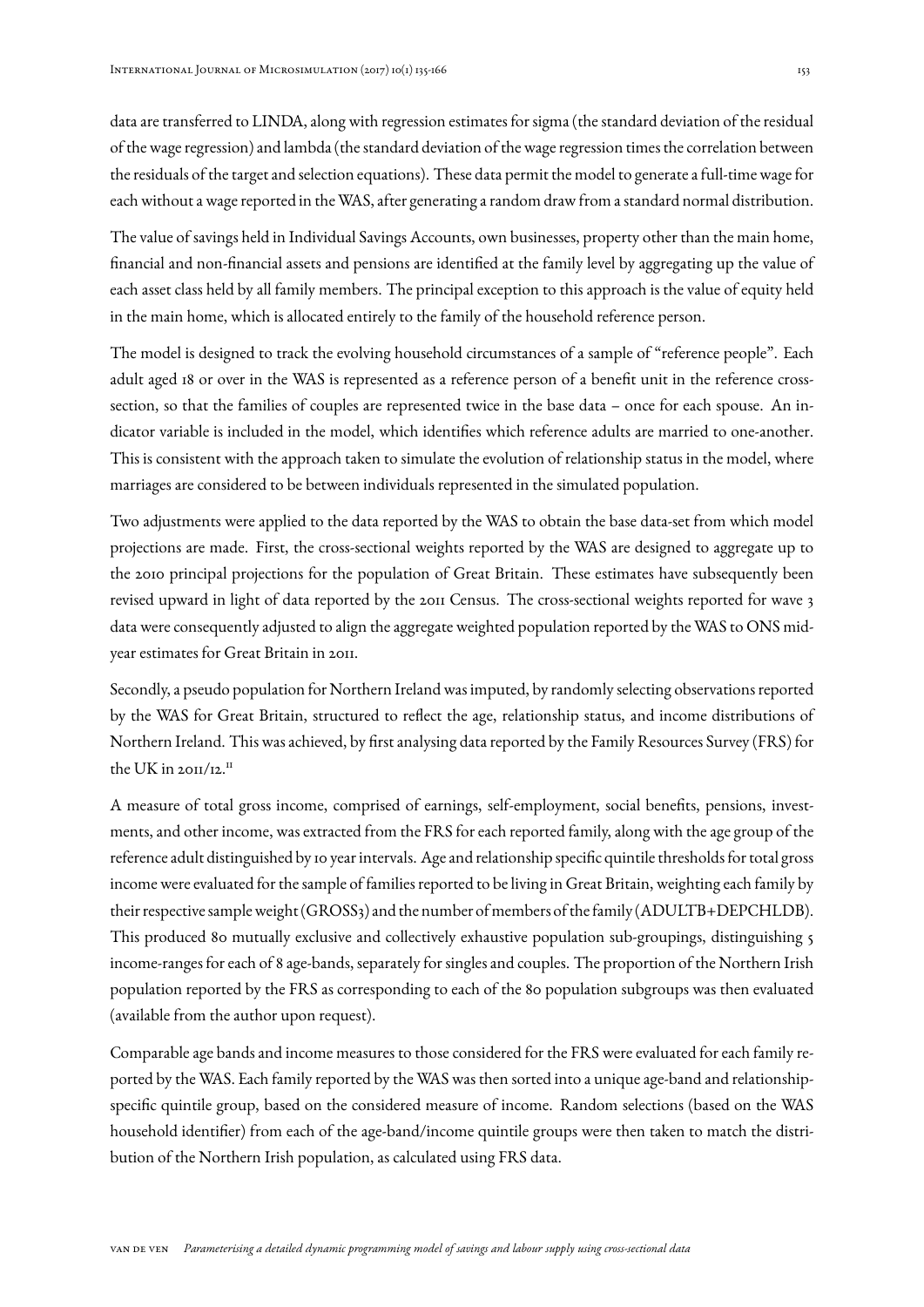The base data set derived as described here is comprised of 20,247 adults and 5,177 children in 13,592 families. This includes the pseudo population for Northern Ireland comprised of 657 adults and 212 children in 428 families. Associated weighted populations are 61,371,315 for Great Britain (the ONS mid-year population estimate), and 1,812,671 for Northern Ireland (compared with the ONS mid-year population estimate of 1,810,863).

# 4.2. Sample moments

The calibration strategy, described in Section [3.2,](#page-12-0) was implemented with reference to the following sample moments:

- 1. The proportion of adult family members employed, by age and relationship status; estimated on data for the population cross-section observed in 2011.
- 2. The geometric mean of family employment income, by age, education, and relationship status; estimated on data for population cross-sections observed from 1978 to 2012.
- 3. The variance of family log employment income, by age, education, and relationship status; estimated on data for the population cross-sections observed from 1978 to 2012.
- 4. The geometric mean of family consumption, by age and relationship status; estimated on data for the population cross-section observed in 2011.
- 5. The proportion of families reporting to contribute to private pensions, by age and relationship status; estimated on data for the population cross-section observed in 2011.
- 6. The proportion of all individuals, and individuals above state pension age, with less than 60% of median equivalised disposable income, measured on both a before and after housing costs basis in 2011.

These sample moments were estimated on survey data from the Living Costs and Food Survey (LCFS) and the Family Resources Survey (FRS). In common with the WAS, the LCFS and FRS are conducted by the Office for National Statistics, use similar sampling frames and methods, and typically achieve similar response rates to the WAS. The most significant departures between the sampling approaches implemented by the three surveys are the over-sampling of high wealth households by the WAS, and the time periods covered by the respective surveys: while we focus on the WAS data reported for the calendar year ending December 2011 in common with the sample from for the LCFS, the FRS reports data for the UK financial year (starting in April). We ignore this mismatch between the time frames covered by the alternative data sources.

The LCFS is the principal source of micro-data for domestic expenditure in the UK. In addition to expenditure, it provides detailed information regarding family demographics, employment, and earnings, and covers a relatively long time-series, reporting at annual intervals from 1978. Most of the sample moments used for calibrating the model parameters were consequently estimated on LCFS data. The exception concerns participation rates in private pensions, which are more adequately described by the FRS than the LCFS.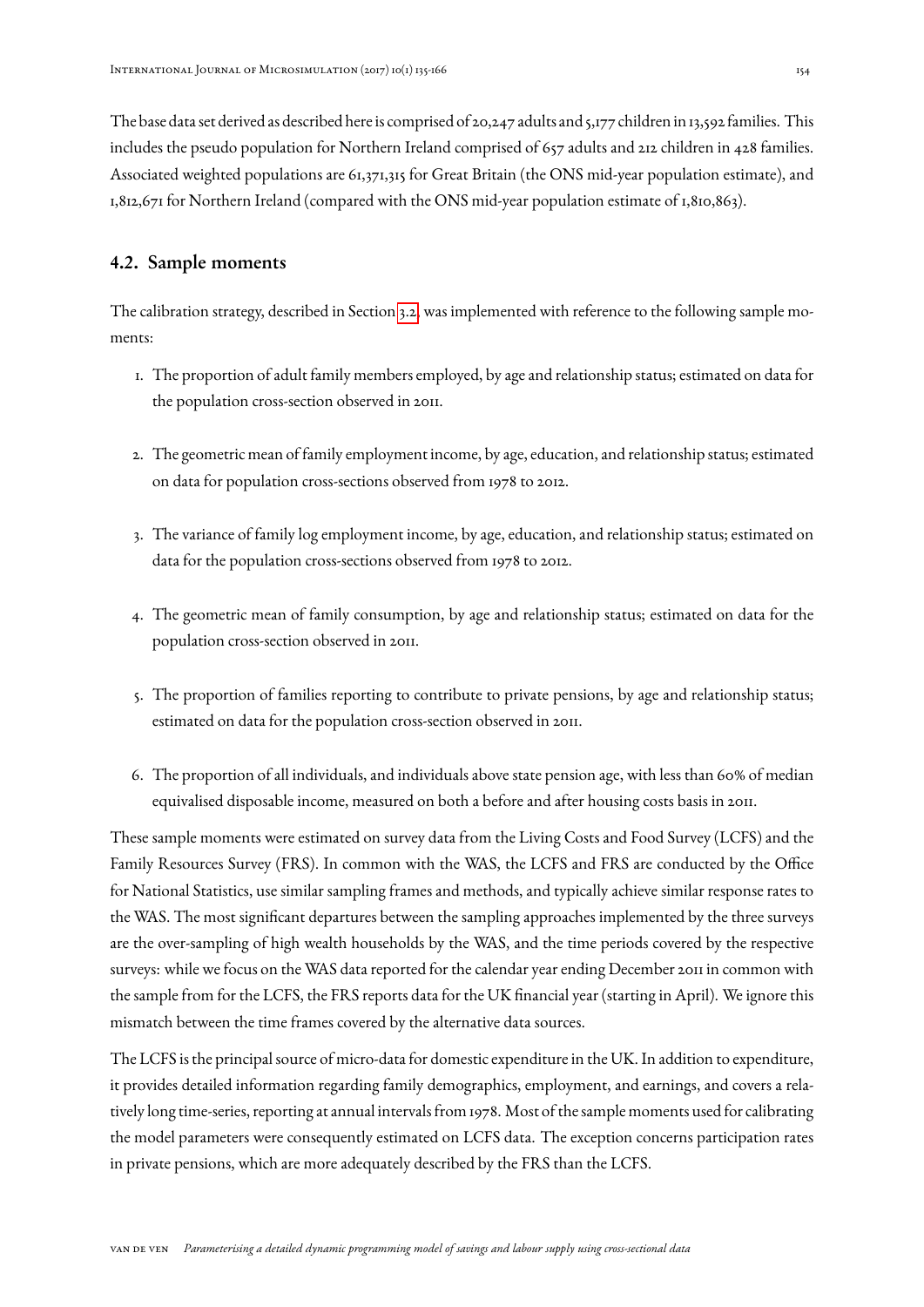The starting point for calibrating LHA rents were the rental averages reported over all Local Authorities for June 2011 by the Valuation Office Agency. Market rates were set to twice the assumed LHA rates. The rental charges were adjusted to match the model to poverty rates reported by the Households Below Average Income publication issued by the Department for Work and Pensions.

# <span id="page-20-0"></span>5. EXOGENOUSLY IDENTIFIED MODEL PARAMETERS

The methods used to evaluate the exogenously identified parameters of the model are commonly employed in the associated literature. Furthermore, the specific parameter estimates generated for the analysis described here are unlikely to be of particular value to readers in their own right. This section consequently provides an abbreviated description of the methods and data sources used to evaluate exogenous model parameters; full details are available from the author upon request.

Parameters were exogenously evaluated for seven key features of the model: transfer payments, returns to nonpension wealth, a subset of wage parameters, description of private pensions, probabilities governing relationship transitions, fertility rates, and mortality rates. Each of these factors is discussed in turn.

Transfer policy implemented in the model is designed to reflect UK tax and benefits policy as it applied in April 2011. As behaviour in 2011 is generated on the assumption of forward looking expectations, a description of policy beyond 2011 is also required. Expectations assume that all tax thresholds are indexed to real wage growth, assumed to be 1.5% p.a. In contrast, benefits values and thresholds are frozen (in nominal terms) from 2016 to 2020, and indexed to prices thereafter. These assumptions broadly reflect the policy environment at the time of writing.

The evolution of **non-pension wealth** involves distinguishing housing from non-housing wealth, and evaluating returns to housing and non-housing, non-pension assets. The (reduced form) regression equations used to distinguish housing wealth were estimated from data reported by the WAS for 2011. Returns to gross housing wealth  $(r r^h + u r^h)$  were calculated from the ONS mix adjusted house price index reported between 1970 and 2010, and discounted to real terms by the National Accounts final consumption deflator. The calibration assumes that the return to housing wealth in forward projections is equal to the mean return of the observed time-series, equal to 3.65% p.a.. Mortgage interest was set to the maximum rate eligible for subsidy through the UK Income Support system, equal to 3.85% p.a. nominal. The return to positive balances of non-pension/nonhousing wealth  $(r^{I})$  was set equal to the average real return on long-term treasury bills reported between 1970 and 2010, equal to 1.52% p.a. (real). The lower bound interest charge on unsecured debt  $\left(r_l^D\right)$  was set equal to annual averages of the monthly interest rates on sterling personal loans up to £10,000 to households reported by the Bank of England (code IUMHPTL) between 1995 and 2010; 8.36% p.a.. Similarly the upper bound interest charge on unsecured debt  $\left(r_u^D\right)$  was set equal to annual averages of the monthly interest rates for sterling credit card lending to households reported by the Bank of England (code IUMCCTL) between 1995 and 2010; 15.37% p.a..

Exogenously defined wage parameters assume that full-time employment of all adult family members reduce family leisure time by 40%, and part-time employment is equivalent to 50% of a full-time job.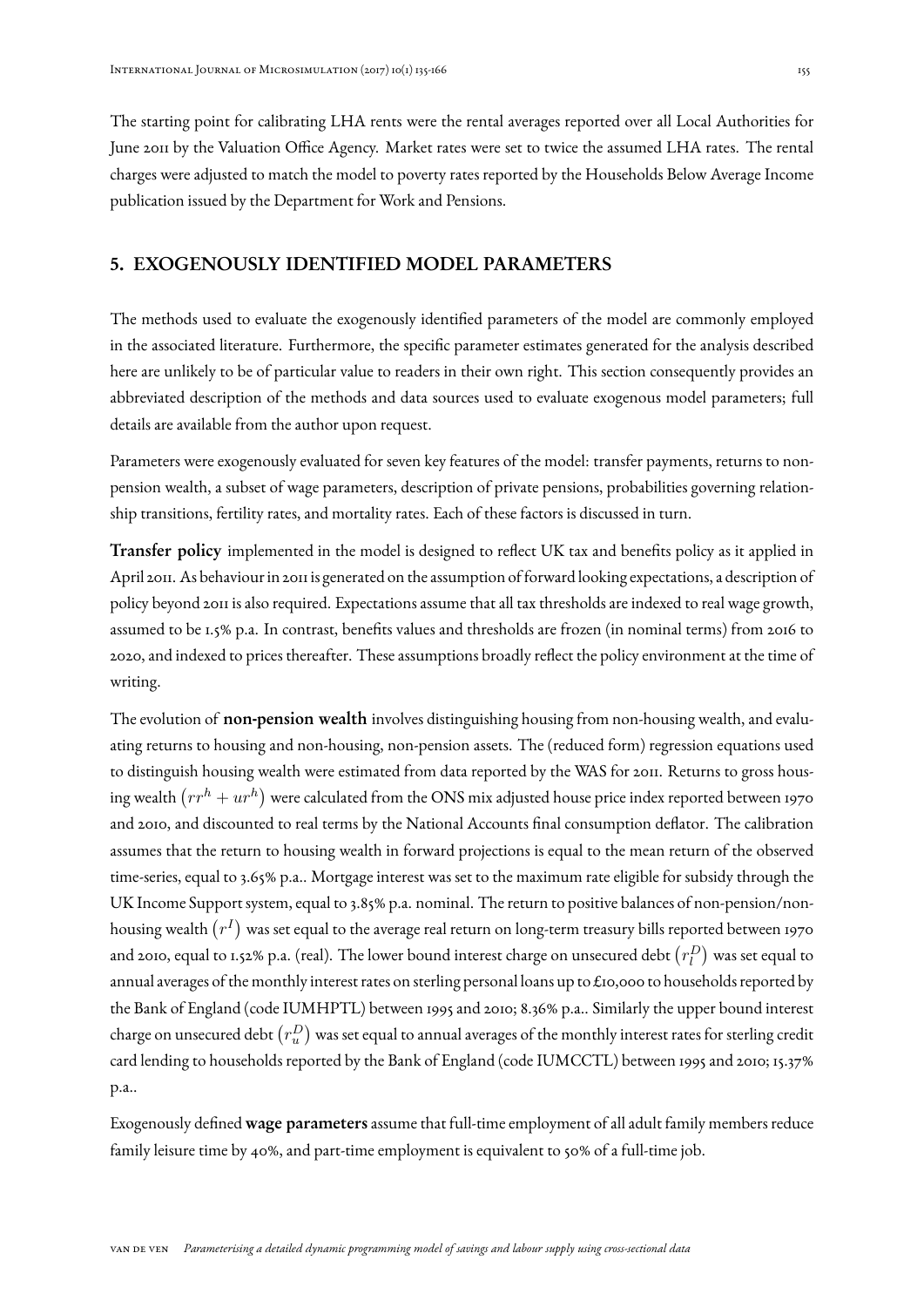**Private pensions** in the model depend upon five parameters: the rate of employer pension contributions  $\pi_{er}$ , the rate of employee contributions to pensions out of employment income  $\pi_{ee}$ , the rate of return to pension wealth  $r^P$ , the return assumed for calculating the price of pension annuities, and the fixed capital charge associated with purchasing a pension annuity. Although there is a wide diversity of private pension schemes in the UK, data from the Annual Survey of Hours and Earnings reported between 2005 and 2009 indicate that the distribution of employer contribution rates to such schemes is dominated by a single mode between 12.5 and 15 per cent of employee wages; an employer contribution rate of 14% is consequently assumed for the model. The rate of employee contributions to private pensions is set equal to 8%, which is the 'normal' contribution rate stated in the guidance to interviewers for the FRS. The real rate of return assumed for pension wealth during the accrual phase,  $r^P$ , was set equal to  $3.5\%$  p.a., based on a typical 60:40 split of pension wealth between equities and bonds, and estimates for rates of return for equities and Gilts observed between 1899 and 2009 reported by Barclays Capital<sup>12</sup>, of 5% p.a. and 1.2% p.a. respectively. The capital return assumed for calculating the price of pension annuities was set equal to 1.5%, reflecting the average rate of return to long-term government debt observed between 1970 and 2010, and the associated capital charge was set to 4.7% based on "typical" pricing margins reported in the pension buy-outs market (see [Lane, Clark, and Peacock](#page-30-7) [\(2008\)](#page-30-7), p. 22).

The model requires age and year specific probabilities governing **relationship transitions**. These probabilities were evaluated using a simple statistical projection to ensure that simulated rates of cohabitation reflect data reported between 1978 and 2012 by repeated issues of the LCFS. The statistical projection was initialised using age specific rates of marriage and divorce reported by the ONS between 1971 and 2033 (including official forward projections for the population), and a standard implementation of Newton's method for adjusting rates of relationship formation and dissolution.

The model requires **fertility rates** by age, year, relationship status, and number of previous births to simulate dependent children. These rates are not readily available for the UK, and so were evaluated using a similar statistical approach to that applied to evaluate rates of relationship formation and dissolution.

Age and year specific **mortality rates** assumed for the model were based on components of life tables reported by the ONS. The ONS mortality rates are based on observed data between 1951 and 2012, and the 2012 principal population projections for the UK from 2013 to 2062. ONS mortality rates are reported to age 100, and were extended to 1.0 at the assumed maximum age of life of 130 using a smooth sigmoidal function.

# <span id="page-21-0"></span>6. ENDOGENOUSLY CALIBRATED MODEL PARAMETERS

This section reports calibrated model parameters that were adjusted endogenously to the structural model, and which were identified using data observed for a reference population cross-section. As discussed in Section [3.2,](#page-12-0) this includes all of the parameters of the assumed preference relation, the factor effects of pension take-up, and simulated rental charges. The wage parameters that were also identified endogenously to the model structure are too numerous to report here. These parameters can be obtained from the author upon request and are also included with the model in the form of Excel spreadsheets, which can be downloaded from www.simdynamics.org.

The preferred parameter set is reported in Table [1.](#page-22-0)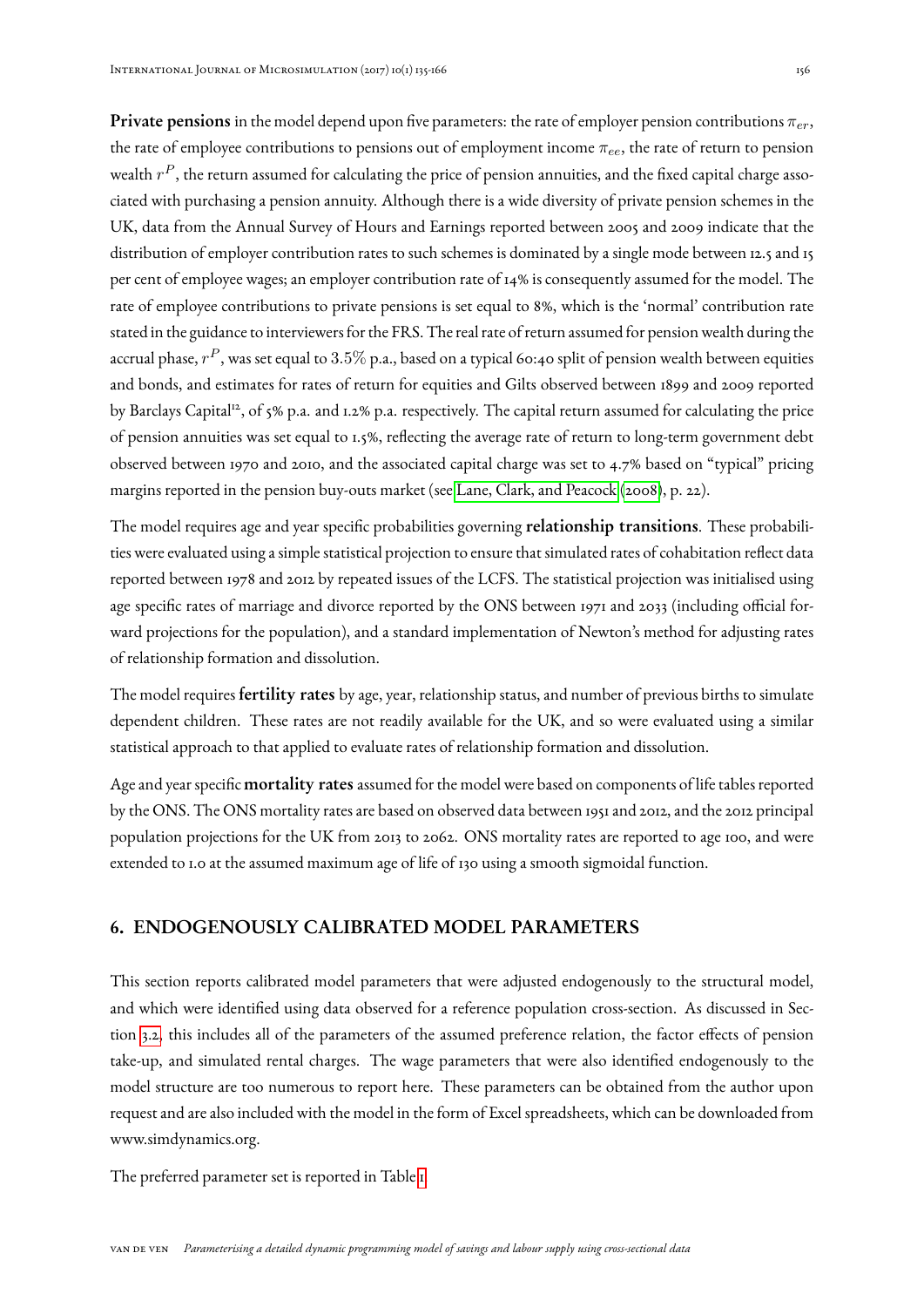|                                         | singles | couples |
|-----------------------------------------|---------|---------|
| relative risk aversion, $\gamma$        | 1.55    | 1.55    |
| intratemporal elasticity, $\varepsilon$ | 0.6     | 0.6     |
| utility price of leisure, $\alpha$      | 2.2     | 1.034   |
| discount factor, $\delta$               | 0.97    | 0.93    |
| bequest motive, $\zeta$                 | 30000   | 10000   |
| factor effects of pension take-up       |         |         |
| at age 55                               | T       | T       |
| from age 65                             | 0.6     | 0.6     |
| rents                                   | lower   | upper   |
| shared                                  | 63.89   | 63.89   |
| I bedroom (from spa)                    | 55.00   | 100.00  |
| I bedroom (pre spa)                     | 101.48  | 106.82  |
| 2 bedrooms                              | 69.25   | 132.54  |
| 3 bedrooms                              | 81.82   | 156.59  |
| 4 bedrooms                              | 107.12  | 205.01  |

<span id="page-22-0"></span>Table 1: Calibrated model parameters adjusted to match behaviour reported for the British population cross-section in 2011

Note: 'spa' refers to rents from 'state pension age'.

The calibrated value for the parameter of relative risk aversion  $\gamma = 1.55$  is within the broad range identified by the associated literature. Simulations undertaken by [Auerbach and Kotlikoff](#page-28-7) [\(1987\)](#page-28-7), for example, are based upon a coefficient of risk aversion of 4, while [Cooley and Prescott](#page-28-8) [\(1995\)](#page-28-8) consider a value of 1. [Grossman and](#page-29-10) [Shiller](#page-29-10) [\(1981\)](#page-29-10) and [Blundell, Browning, and Meghir](#page-28-9) [\(1994\)](#page-28-9) report estimates just over 1.0, while [P. Hansen and](#page-29-11) [Singleton](#page-29-11) [\(1983\)](#page-29-11), [Mankiw, Rotemberg, and Summers](#page-30-8) [\(1985\)](#page-30-8), and [Ziliak and Kniesner](#page-30-9) [\(2005\)](#page-30-9) report estimates of approximately 1. Values of the coefficient of risk aversion required to explain the equity premium puzzle [\(Mehra](#page-30-10) [and Prescott](#page-30-10) [\(1985\)](#page-30-10)) are high by comparison, supported by econometric estimates reported by [Mankiw](#page-30-11) [\(1985\)](#page-30-11) and [Hall](#page-29-12) [\(1988\)](#page-29-12). Nevertheless, evidence from attitudinal surveys suggest that the value is unlikely to be greater than 5 [\(Barsky, Kimball, Juster, & Shapiro, 1997\)](#page-28-10).

The inverse of the calibrated value for the intra-temporal elasticity of substitution is slightly greater than the parameter of relative risk aversion, implying that consumption and leisure are (weak) direct complements.<sup>13</sup> The calibrated value for the utility price of leisure for single adults, at 2.2, is appreciably higher than that for couples, equal to 1.03, reflecting the relatively low age-specific rates of employment described by survey data for single adults. Furthermore, calibrated parameters for both the discount factor and bequest motive indicate stronger preferences for savings among singles than couples, all else being equal. The calibrated wage discount factor for pension take-up, which is the same for both singles and couples, increases linearly from 0% at age 55, to 40% at age 65.

Numerical simulations indicate that the calibrated model parameters imply an inter-temporal elasticity of consumption of 0.610 measured at the population means.<sup>14</sup> This statistic is within the wide band of estimates that are reported in the associated literature. The meta-analysis by [Havranek, Horvath, Irsova, and Rusnak](#page-29-13) [\(2013\)](#page-29-13), for example, includes 34 studies that report 242 estimates for the intertemporal elasticity of substitution calculated on UK data, with a mean of 0.487 and a standard deviation of 1.09. The influential study by [Hall](#page-29-12) [\(1988\)](#page-29-12)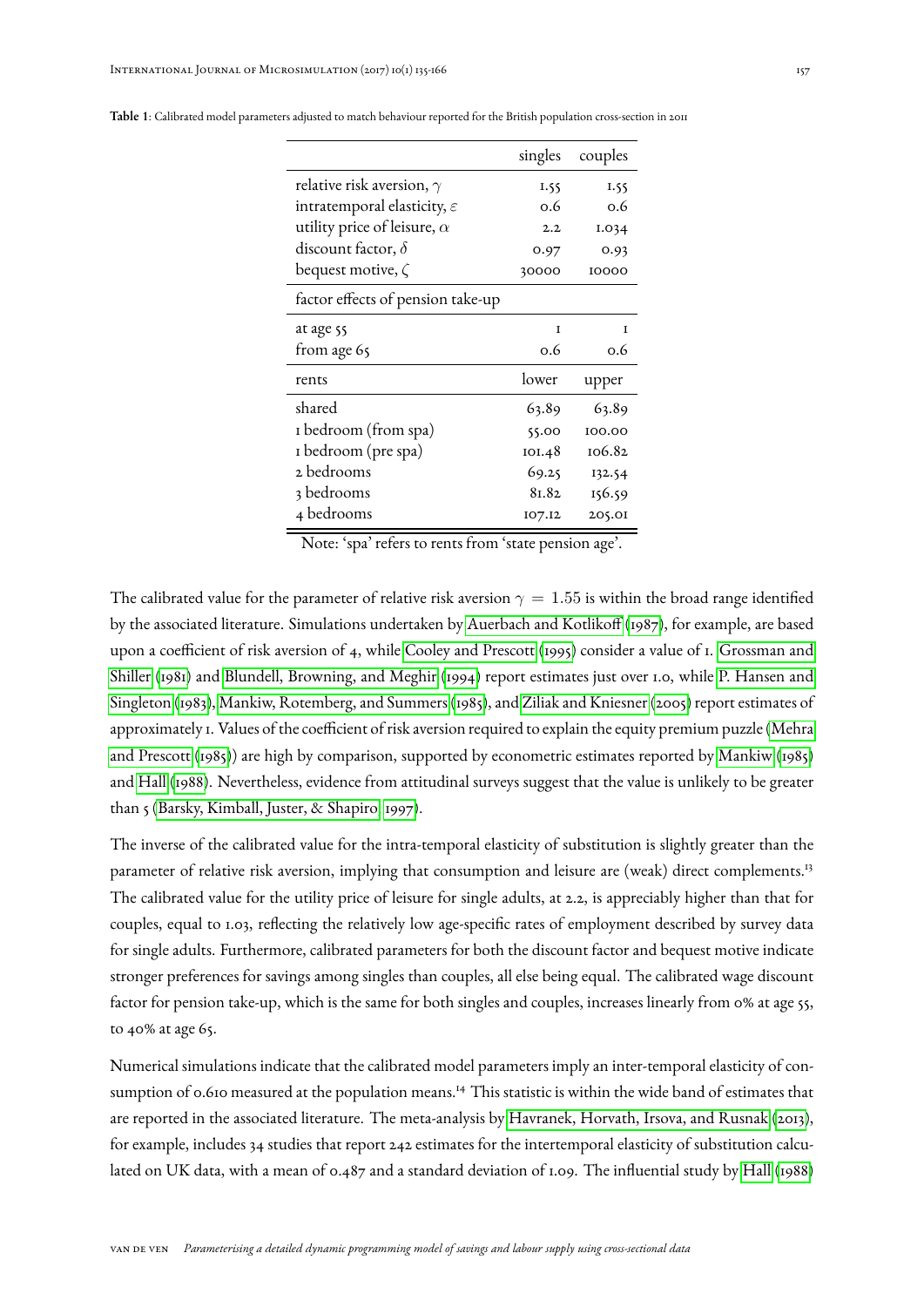reports that the inter-temporal elasticity may not be very different from zero; see also [Dynan](#page-28-11) [\(1993\)](#page-28-11), [Grossman](#page-29-10) [and Shiller](#page-29-10) [\(1981\)](#page-29-10), and [Mankiw](#page-30-11) [\(1985\)](#page-30-11). In contrast, [O. P. Attanasio and Weber](#page-28-12) [\(1993\)](#page-28-12) finds that focussing upon cohort data for individuals who are less likely to be liquidity constrained than the wider population obtains an estimate for the inter-temporal elasticity of consumption of 0.8 on UK data, and [O. P. Attanasio and Weber](#page-28-13) [\(1995\)](#page-28-13) report estimates between 0.6 and 0.7 for the US. Other empirical studies that support higher rates for the inter-temporal elasticity include [Blundell et al.](#page-28-9) [\(1994\)](#page-28-9) (0.75), [Engelhardt and Kumar](#page-28-14) [\(2007\)](#page-28-14) (0.75), [P. Hansen](#page-29-11) [and Singleton](#page-29-11) [\(1983\)](#page-29-11) and [Mankiw et al.](#page-30-8) [\(1985\)](#page-30-8) (just over 1).

# <span id="page-23-0"></span>6.1. Identification

Table [2](#page-26-0) reports a set of summary statistics that indicate the influence of selected model parameters on the moments considered for calibration. All statistics reported in the Table were obtained by perturbing the preferred parameter calibration reported in Table [1,](#page-22-0) calculating the simulated moments associated with the perturbation, and then subtracting the calibrated simulated moments.

The statistics for the 'high alpha' simulation report the effects on simulated moments of inflating the assumed values for alpha by 20%, relative to their calibrated values. These statistics indicate that, as preferences for leisure are strengthened, the proportion of the population choosing non-employment in the model during the reference cross-section rises, with relatively weak effects reported at the beginning of the simulated working lifetime (ages 20-29). The reduction in work that the rise in leisure implies, also reduces disposable income during the working lifetime, resulting in lower consumption. Notably, the reduction in consumption extends into early life, as individuals anticipate the influence of stronger leisure motives into the future. The reduced rates of employment result in lower rates of pension participation from age 30, as pension participation is limited to those in work in the model. In contrast, rates of pension participation early in the simulated working life are higher when alpha is exaggerated, which is again attributable to the forward looking nature of behaviour in the model.

When 'no retirement effects' are included that suppress wages following pension take-up, then Table [2](#page-26-0) indicates that simulated rates of employment increase substantively late in the working lifetime. As discussed in Section [3.2,](#page-12-0) the calibration strategy adopted for this study exploits the disproportionate influence of retirement (wage) effects on employment late in life, by jointly adjusting  $\alpha$  and retirement effects to match simulated moments of employment to survey data reported for the reference cross-section. The higher employment generated when retirement (wage) effects are suppressed produces higher labour income, increasing disposable income, and permitting higher consumption late in life. At the same time, rates of pension scheme participation fall, as pensions can only be contributed to prior to pension draw-down, and the retirement effect on wages acts as a dis-incentive to pension draw-down.

The 'low delta' simulation reduces the exponential discount rates of both singles and couples by 3 percentage points. This increase in impatience results in higher simulated leisure (more adults not employed), higher consumption, and lower pension scheme participation throughout the simulated working lifetime. The effects on simulated leisure are most pronounced during peak working years (30-54), while the effects on consumption are fairly level through the life-course. An important feature of the calibration strategy adopted here is that, whereas a low value of  $\delta$  can have a similar effect on leisure and pension scheme participation as a high value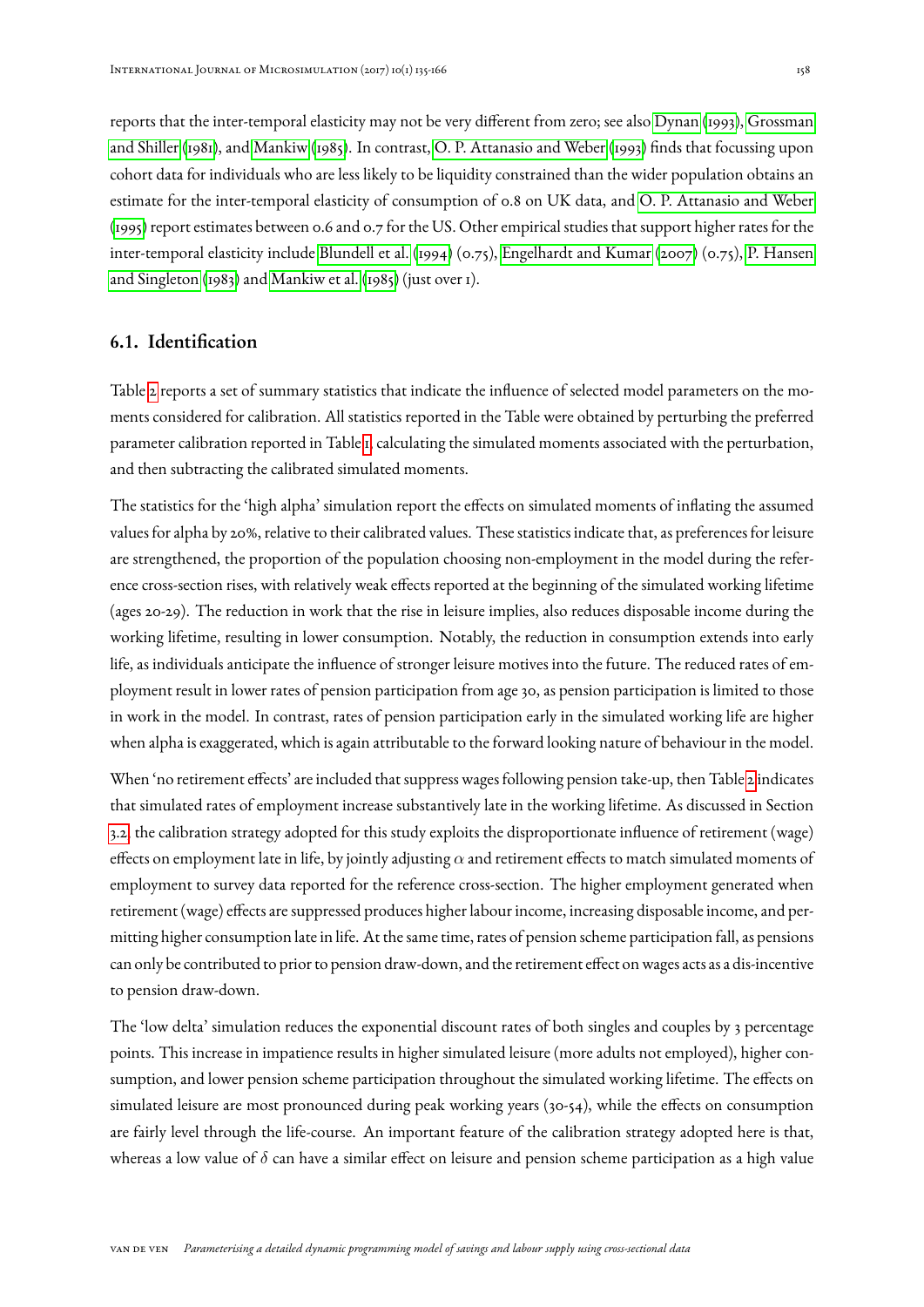for  $\alpha$ , the two parameters have opposing implications concerning consumption as indicated in Table [3.2.](#page-12-0) In practical terms, the inter-dependence of the effects on fitted moments that this discussion reveals between alternative assumptions concerning  $\alpha$  and  $\delta$  indicates the need to iterate between the respective calibration 'loops' to identify a preferred parameter combination.

The direction of the effects of omitting a warm-glow bequest motive from analysis are the same as those of increasing impatience, raising leisure and consumption in the reference cross-section, and reducing participation in private pensions. This observation is consistent with the fact that both parameter alternatives weaken savings incentives, relative to the calibrated parameter combination. However, Table [2](#page-26-0) emphasises the extent to which incentives associated with the bequest motive are skewed toward later life. The influence on rates of non-employment under the 'low delta' simulation are highest during peak working years (30-54), and decline substantively into later life. In contrast, omitting a bequest motive has the strongest effects in the 55-74 age band. Furthermore, whereas the 'low delta' simulation resulted in similar increases in consumption among 30- 54 year-olds as among 55-74 year-olds, omitting a bequest motive had an impact on consumption in the age band 55-74 that is over 3.5 times as great as among 30-54 year-olds. As discussed in Section [3.2,](#page-12-0) the disproportionate influence that bequest motives have on simulated consumption late in life is exploited by the calibration strategy considered here, by jointly adjusting  $\delta$  and the bequest motive to match the model to age specific means of consumption observed for the reference cross-section.

The 'low epsilon' simulation reduces the intra-temporal elasticity from its calibrated value of 0.6 to 0.3. Table [2](#page-26-0) indicates that this adjustment tends to reverse and dampen the effects reported for the 'low delta' simulation, increasing employment, reducing consumption, and (weakly) increasing pension scheme participation. The stand-out feature of the statistics reported for the 'low epsilon' simulation is the bearing on the equivalised con-sumption to leisure ratio of graduates to non-graduates. As discussed in Section [3.2,](#page-12-0) reducing  $\varepsilon$  theoretically reduces the consumption to leisure ratio of high income families, relative to low income families. Table [2](#page-26-0) indicates the extent of this effect, and reveals that the moment selected for calibration is well targeted, in the sense that it is broadly insensitive to variation of other model parameters.

Sensitivity of the model fit to the assumed value for  $\gamma$  is reported in the 'high gamma' series. The high gamma series assumes a value of  $\gamma$  equal to 2.0, up from 1.55 in our preferred specification. As discussed in Section [3.2,](#page-12-0) the three parameters  $\gamma$ ,  $\delta$ , and  $\zeta$  all have an important bearing on simulated moments for both consumption and pension participation. Furthermore, the above discussion reveals that these parameters also influence preferences concerning labour supply. As the parameters adjusted in each of the calibration loops discussed above were identified taking the value of  $\gamma$  as given, they are re-specified in the high gamma series to clarify the effects underlying the assumed identification strategy. This involved reducing  $\delta$  (implying less patience) to off-set the heightened precautionary savings motive associated with greater risk aversion. The ζ parameters were increased to force down consumption late in life (where modelled uncertainty is less pronounced), and  $\alpha$  was reduced to off-set associated employment effects. This combination of adjustments ensures that simulated age profiles for geometric mean consumption and rates of non-employment are approximately the same as under the preferred parameter combination, as indicated by the small shifts associated with these statistics in Table [2.](#page-26-0)

The measures of fit for pension participation that are reported for the high gamma series indicate that high relative risk aversion discourages pension participation. The revised parameter specification based on increasing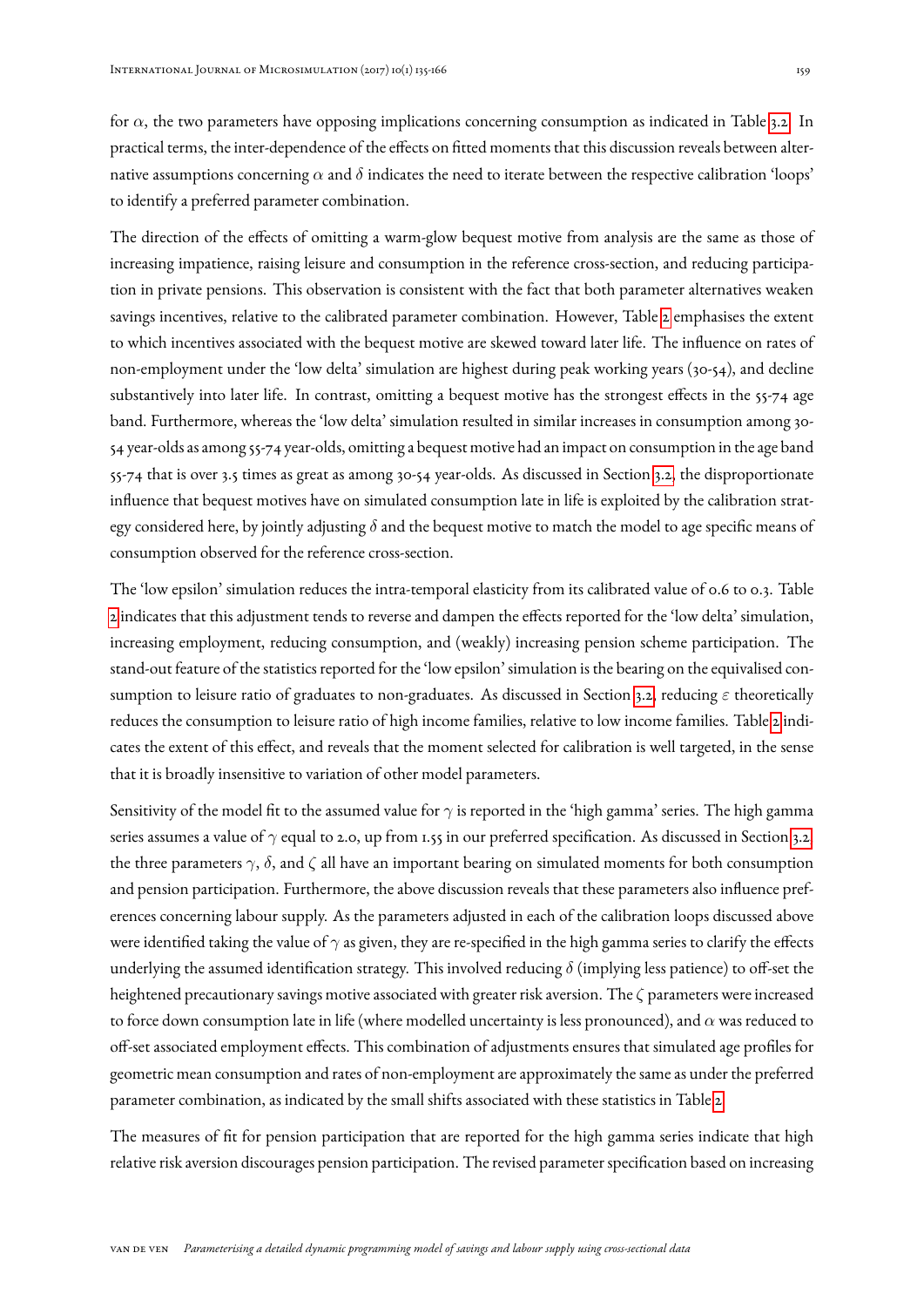$\gamma$  from 1.55 to 2.0 reduces simulated participation in private pensions by a margin of approximately 15 percentage points for singles aged 18 to 54, and by approximately 20 percentage points for couples. Simulated participation rates in private pensions fall by less than 10 percentage points late in the working lifetime under the high gamma scenario, which is attributable to the coincident reduction in the time at which pension wealth can be accessed and the muted uncertainty that families with older reference adults face.

The 'high rents' simulation increases simulated rental charges by 50%, relative to their calibrated values. The statistics reported for this simulation in Table [2](#page-26-0) indicate that raising rental charges has a negligible impact on rates of employment and private pension scheme participation. Consumption increases slightly, as (exogenous) rental expenditure rises. The rows second from the bottom of the table indicates that increasing rental charges lowers poverty rates on a before housing costs (BHC) basis among those in excess of state pension age (pensioners), and the population more generally. In contrast, the increased rental charges has a mixed impact on poverty measured on an after housing costs basis (AHC), falling slightly among the full population, but rising among pensioners. As discussed in Section [3.2,](#page-12-0) these effects on poverty are due to public subsidies for housing costs, which are targeted at low income households, and which rise with the value of rental charges.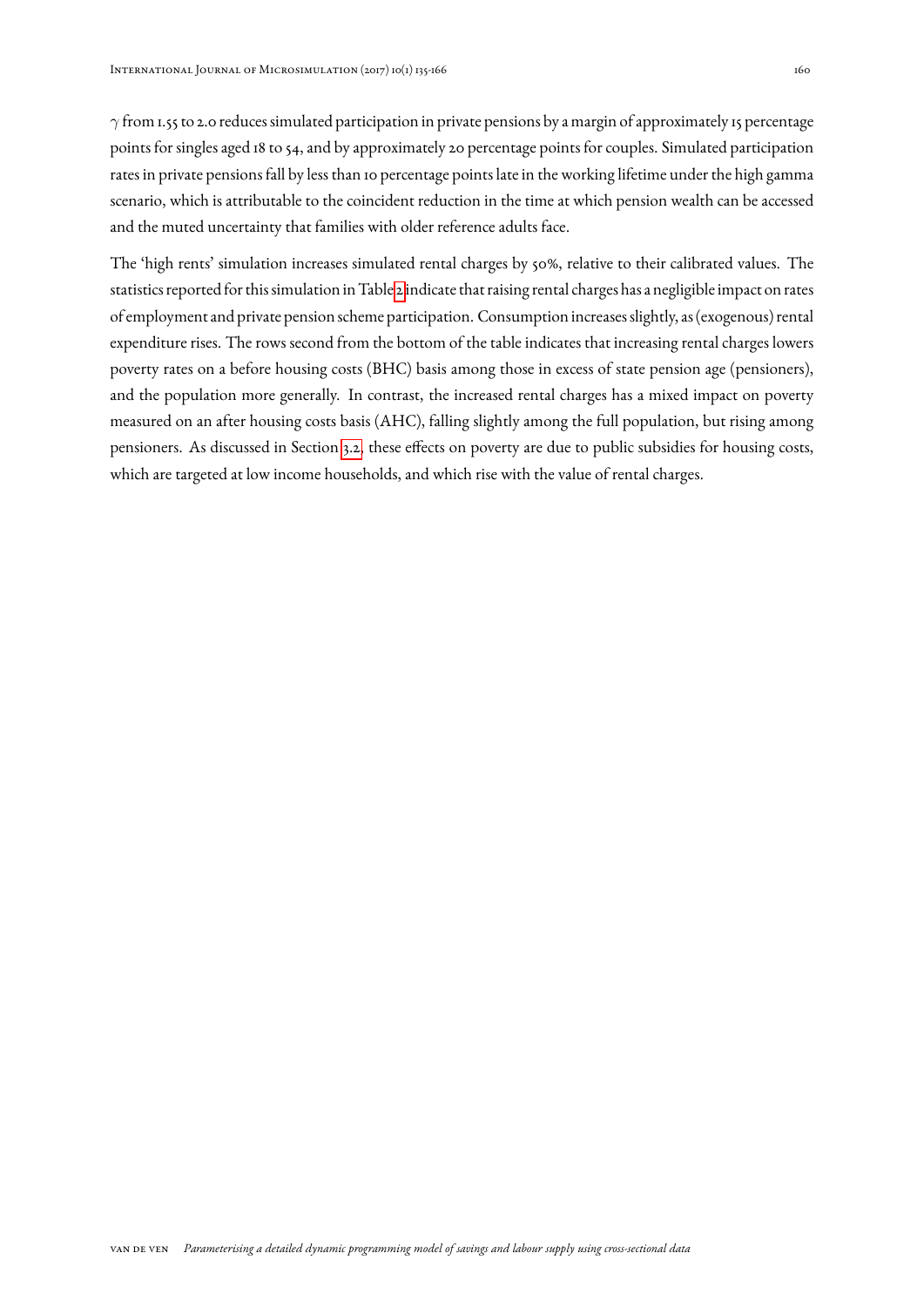|           |           | high alpha              |                                                 | no retirement effects                                                                                                                       |                | low delta |          | no bequest                                                          |           | low epsilon |          | high gamma |                    | high rents                                                                                                                                                       |
|-----------|-----------|-------------------------|-------------------------------------------------|---------------------------------------------------------------------------------------------------------------------------------------------|----------------|-----------|----------|---------------------------------------------------------------------|-----------|-------------|----------|------------|--------------------|------------------------------------------------------------------------------------------------------------------------------------------------------------------|
|           | singles   | couples                 | singles                                         | couples                                                                                                                                     | singles        | couples   | singles  | couples                                                             | singles   | couples     | singles  | couples    | singles            | couples                                                                                                                                                          |
|           |           |                         |                                                 |                                                                                                                                             |                |           |          | proportions of population not employed                              |           |             |          |            |                    |                                                                                                                                                                  |
| age 18-29 | 0.005     | 0.003                   | 0.000                                           | $-0.001$                                                                                                                                    | 0.008          | 0.008     | 0.006    | 0.005                                                               | $-0.003$  | 0.001       | 0.001    | $-0.002$   | 0.000              | $-0.001$                                                                                                                                                         |
| age 30-54 | 0.018     | 0.037                   | 0.002                                           | 0.005                                                                                                                                       | 0.037          | 0.076     | 0.090    | 0.096                                                               | $-0.015$  | $-0.006$    | 0.035    | $-0.004$   | 0.000              | 0.000                                                                                                                                                            |
| age 55-74 | 0.024     | 0.028                   | $-0.098$                                        | -0.II7                                                                                                                                      | 0.004          | 0.026     | 0.159    | 0.141                                                               | $860.0$ - | $-0.023$    | 0.052    | 0.002      | 0.000              | 0.000                                                                                                                                                            |
|           |           |                         |                                                 |                                                                                                                                             |                |           |          | geometric mean consumption (£2011 per week)                         |           |             |          |            |                    |                                                                                                                                                                  |
| age 18-29 | $-2.871$  | $-7.022$                | 0.228                                           | 0.741                                                                                                                                       | 10.279         | 36.642    | 4.593    | 15.421                                                              | $-4.252$  | $-2.864$    | 9.681    | 8.327      | 8.15               | 11.605                                                                                                                                                           |
| age 30-54 | $-2.754$  | $-12.967$               | 1.248                                           | 8.072                                                                                                                                       | 13.229         | 68.993    | 25.536   | 92.553                                                              | -9.079    | $-34.765$   | 19.582   | 21.433     | 30.0 <sub>II</sub> | 14.241                                                                                                                                                           |
| age 55-74 | $-1.560$  | $-4.169$                | 3.168                                           | 22.309                                                                                                                                      | 12.742         | 68.909    | 139.796  | 340.303                                                             | -10.600   | $-21.884$   | 29.616   | 2.075      | 16.485             | 7.192                                                                                                                                                            |
|           |           |                         |                                                 |                                                                                                                                             |                |           |          | proportions of population participating in private pensions         |           |             |          |            |                    |                                                                                                                                                                  |
| age 18-29 | 0.004     | 0.014                   | $-0.006$                                        | $-0.004$                                                                                                                                    | -0.159         | $-0.112$  | $-0.053$ | $-0.002$                                                            | 0.015     | 0.016       | $-0.158$ | -0.II7     | $-0.001$           | $-0.002$                                                                                                                                                         |
| age 30-54 | $-0.013$  | $-0.012$                | $-0.002$                                        | $-0.010$                                                                                                                                    | $-0.104$       | -0.197    | $-0.072$ | $-0.039$                                                            | 0.022     | $-0.002$    | $-0.132$ | $-0.278$   | $-0.001$           | $-0.003$                                                                                                                                                         |
| age 55-64 | $-0.009$  | $-0.016$                | $-0.003$                                        | $-0.026$                                                                                                                                    | $-0.043$       | $-0.031$  | $-0.048$ | $-0.034$                                                            | 0.000     | $-0.003$    | $-0.081$ | $-0.062$   | $-0.012$           | 0.000                                                                                                                                                            |
|           |           |                         |                                                 | equivalised consumption to leisure ratio of graduates to non-graduates - aged 55-60                                                         |                |           |          |                                                                     |           |             |          |            |                    |                                                                                                                                                                  |
|           | $-0.066$  |                         | $-0.015$                                        |                                                                                                                                             | $-0.025$       |           | 0.127    |                                                                     | $-0.181$  |             | 0.123    |            | $-0.062$           |                                                                                                                                                                  |
|           | $\exists$ | retirees                | $\exists$                                       | retirees                                                                                                                                    | 금              | retirees  | ਜ਼       | proportion of population below 60% of median income (%)<br>retirees | न्तु      | retirees    | に        | retirees   | 급                  | retirees                                                                                                                                                         |
| BHC       | 7         | Ļ                       | I                                               | 7                                                                                                                                           | Ļ              | 4         | Ļ        | 4                                                                   | 0         |             | Ļ        | لى         | Ļ                  | 7                                                                                                                                                                |
| AHC       | $\circ$   | $\overline{\mathbf{r}}$ | $\circ$                                         | $\overline{\mathbf{r}}$                                                                                                                     | $\overline{r}$ | Ļ,        | 7        | Ļ,                                                                  | $\circ$   | I           | $\circ$  | Ļ,         | $\overline{I}$     | $\blacksquare$                                                                                                                                                   |
|           |           |                         | Source: Author's calculations on simulated data |                                                                                                                                             |                |           |          |                                                                     |           |             |          |            |                    |                                                                                                                                                                  |
|           |           |                         |                                                 | 'high alpha' simulation increases calibrated values of alpha by 20 percent<br>Notes: All simulations based on the calibrated model          |                |           |          | parameters, except where explicitly indicated                       |           |             |          |            |                    |                                                                                                                                                                  |
|           |           |                         |                                                 | 'no retirement effect' simulation suppresses wage penalties of pension take-up (from 55)                                                    |                |           |          |                                                                     |           |             |          |            |                    |                                                                                                                                                                  |
|           |           |                         |                                                 | 'low delta' simulation reduce exponential discount factors by 3 percentage points<br>'no bequest' simulation omits warm glow bequest motive |                |           |          |                                                                     |           |             |          |            |                    |                                                                                                                                                                  |
|           |           |                         |                                                 | 'low epsilon' simulation reduces intratemporal elasticity by half                                                                           |                |           |          |                                                                     |           |             |          |            |                    |                                                                                                                                                                  |
|           |           |                         |                                                 |                                                                                                                                             |                |           |          |                                                                     |           |             |          |            |                    | 'high gamma' simulation assumes: gamma = 2.0, delta(single) = 0.95, delta(couple) = 0.89, alpha reduced by 12%, zeta (single) = 3300000, zeta (couple) = 2650000 |
|           |           |                         |                                                 | high rents' simulation increases all simulated rental charges by 50%                                                                        |                |           |          |                                                                     |           |             |          |            |                    |                                                                                                                                                                  |

<span id="page-26-0"></span>

'high rents' simulation increases all simulated rental charges by 50%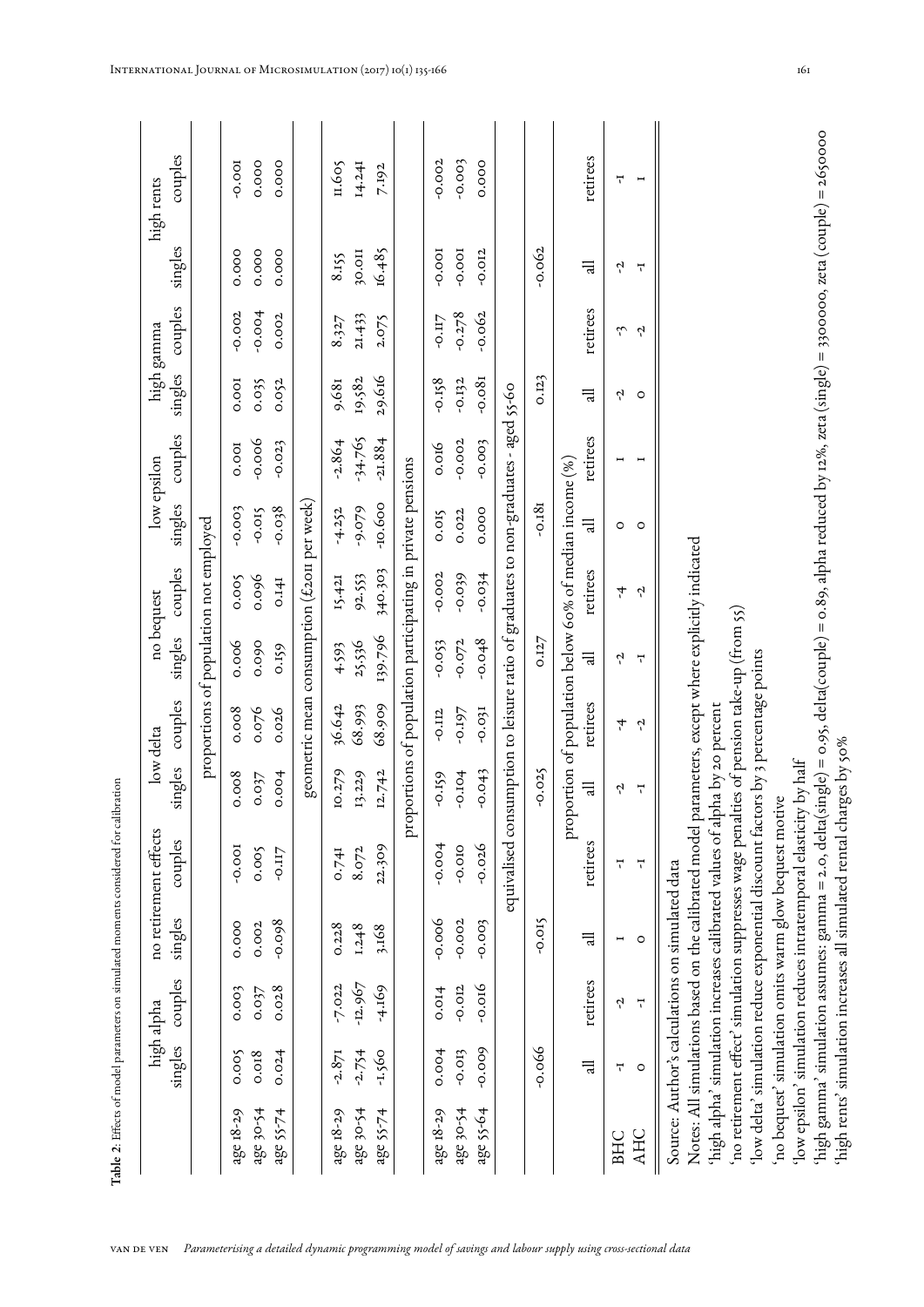# 7. CONCLUSIONS

This paper reports results of a calibration of LINDA, a structural dynamic microsimulation model of families that can be freely downloaded from the internet. The model is based upon a preference relation that is standard in the literature, and behavioural solutions are obtained using dynamic programming techniques. Margins of uncertainty that are explicitly included in the solution to the lifetime decision problem include wages, unemployment, relationship formation and dissolution, student status, education status, the number and timing of birth of dependent children, and the time of death. In contrast to previous empirical studies that focus on individual birth cohorts, LINDA takes an overlapping generations form that is well adapted for identifying model parameters on data reported for a representative population cross-section.

The paper reports calibration of LINDA on data reported for a representative cross-section of the UK population observed in 2011. Discussion focusses upon the information used to identify unobservable model parameters, including preference parameters that are the focus of extensive empirical debate. The calibration strategy that is described is designed to identify sets of model parameters on specific – and important – behavioural moments via a hierarchical procedure. Importantly, results obtained support the proposition that preference parameters for a structural model of savings and employment – including the parameter of relative risk aversion – can be identified on behavioural margins observed for a population cross-section at a single point in time. It is argued here that the additional complications involved in extending a dynamic programming model of savings to allow for heterogenous birth cohorts are more than off-set by the conceptual advantages derived when bringing such a model to survey data.

Parameterising a structural dynamic programming model of savings on data observed for a population crosssection at a point in time opens up a range of exciting empirical possibilities. One such possibility is to consider whether the intertemporal elasticity of substitution exhibits systematic variation with the economic cycle. This might help to explain the wide diversity of estimates that have previously been reported for this important preference parameter, with important behavioural and policy implications. Combined with on-going improvements in that accessibility of high performance computing technology, and associated advancements in empirical methods, it is hoped that such analyses will substantively improve our understanding of the decisions that people make during the next few decades.

#### REFERENCES

- <span id="page-27-2"></span>Adda, J., & Cooper, R. W. (2003). *Dynamic Economics: Quantitative Methods and Applications*. Cambridge, Massachusetts: MIT Press.
- <span id="page-27-0"></span>Ainslie, G., & Haslam, N. (1992). Hyperbolic discounting. In G. Loewenstein & J. Elster (Eds.), *Choice over Time.* New York: Russell Sage Foundation.

<span id="page-27-1"></span>Ainslie, G. W. (1992). *Picoeconomics*. Cambridge: Cambridge University Press.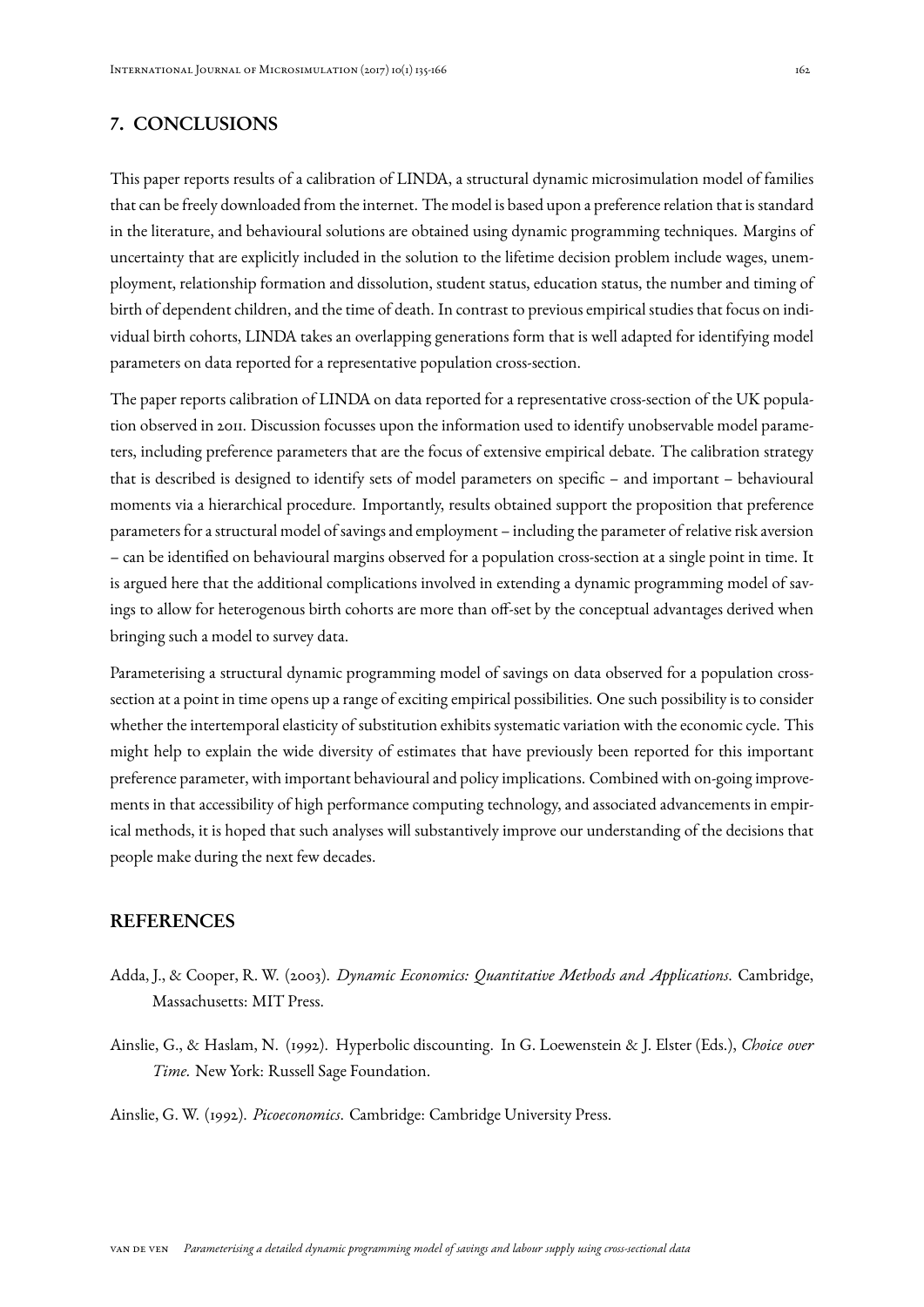- <span id="page-28-15"></span>Andreoni, J. (1989). Giving with impure altruism: applications to charity and Ricardian equivalence. *Journal of Political Economy*, *97*, 1447-1458.
- <span id="page-28-5"></span>Attanasio, O., Bottazzi, R., Low, H., Nesheim, L., & Wakefield, M. (2012). Modelling the demand for housing over the life cycle. *Review of Economic Dynamics*, *15*, 1-18.
- <span id="page-28-0"></span>Attanasio, O., Low, H., & Sanchez-Marcos, V. (2005). Female labor supply as insurance against idiosyncratic risk. *Journal of the European Economic Association*, *3*, 755-764.
- <span id="page-28-1"></span>Attanasio, O., Low, H., & Sanchez-Marcos, V. (2008). Explaining changes in female labor supply in a life-cycle model. *American Economic Review*, *98*, 1517-1552.
- <span id="page-28-12"></span>Attanasio, O. P., & Weber, G. (1993). Consumption growth, the interest rate and aggregation. *Review of Economic Studies*, *60*, 631-649.
- <span id="page-28-13"></span>Attanasio, O. P., & Weber, G. (1995). Is consumption growth consistent with intertemporal optimization? *Journal of Political Economy*, *103*, 1121-1157.
- <span id="page-28-7"></span>Auerbach, A. J., & Kotlikoff, L. J. (1987). *Dynamic Fiscal Policy*. Cambridge: Cambridge University Press.
- <span id="page-28-10"></span>Barsky, R. B., Kimball, M. S., Juster, F. T., & Shapiro, M. D. (1997). Preference parameters and behavioral heterogeneity: an experimental approach in the health and retirement survey. *Quarterly Journal of Economics*, *112*, 537-579.
- <span id="page-28-9"></span>Blundell, R., Browning, M., & Meghir, C. (1994). Consumer demand and the life cycle allocation of household expenditure. *Review of Economic Studies*, *61*, 57-80.
- <span id="page-28-6"></span>Christensen, B. J., & Kiefer, N. M. (2009). *Economic Modeling and Inference*. Princeton, New Jersey: Princeton University Press.
- <span id="page-28-8"></span>Cooley, T. F., & Prescott, E. C. (1995). Economic growth and business cycles. In T. F. Cooley (Ed.), *Frontiers of Business Cycles Research.* Princeton: Princeton University Press.
- <span id="page-28-2"></span>Deaton, A. (1997). *The Analysis of Household Surveys*. Baltimore: John Hopkins University Press.
- <span id="page-28-4"></span>Deaton, A., & Muellbauer, J. (1980). *Economics and Consumer Behavior*. Cambridge: Cambridge University Press.
- <span id="page-28-11"></span>Dynan, K. (1993). How prudent are consumers? *Journal of Political Economy*, *101*, 1104-1113.
- <span id="page-28-14"></span>Engelhardt, G. V., & Kumar, A. (2007). *The elasticity of intertemporal substitution: new evidence from 401(k) participation.* (Federal Reserve Bank of Dallas Working Papers 0812)
- <span id="page-28-3"></span>Feigenbaum, J. (2008). Information shocks and precautionary saving. *Journal of Economic Dynamics and Control*, *32*, 3917-3938.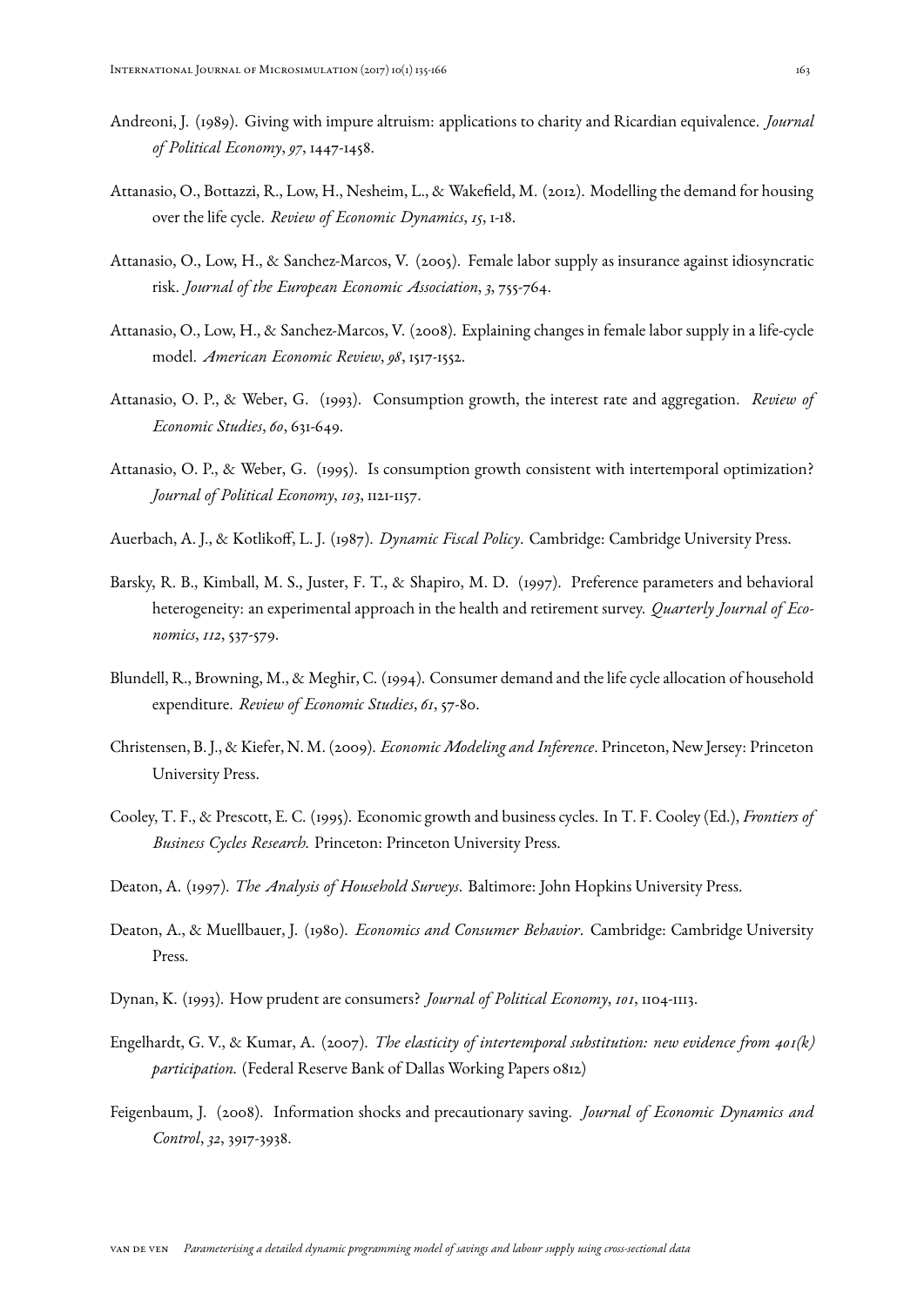- <span id="page-29-14"></span>French, E. (2005). The effects of health, wealth, and wages on labour supply and retirement behaviour. *Review of Economic Studies*, *72*, 395-427.
- <span id="page-29-16"></span>Gallant, A. R., & Tauchen, G. E. (1996). Which moments to match? *Econometric Theory*, *12*, 657-681.
- <span id="page-29-15"></span>Gourieroux, C., Monfort, A., & Renault, E. (1993). Indirect inference. *Journal of Applied Econometrics*, *8*, S85-S118.
- <span id="page-29-0"></span>Gourinchas, P., & Parker, J. (2002). Consumption over the Life Cycle. *Econometrica*, *70*, 47-89.
- <span id="page-29-5"></span>Green, L., Fry, A. F., & Myerson, J. (1994). Discounting of delayed rewards: A life span comparison. *Psychological Science*, *5*, 33-36.
- <span id="page-29-10"></span>Grossman, S. J., & Shiller, R. J. (1981). The determinants of the variability of stock market prices. *American Economic Review*, *71*, 222-227.
- <span id="page-29-4"></span>Gustman, A. L., & Steinmeier, T. L. (2005). The social security early entitlement age in a structural model of retirement and wealth. *Journal of Public Economics*, *89*, 441-464.
- <span id="page-29-2"></span>Hairault, J. O., & Langot, F. (2008). Inequality and social security reforms. *Journal of Economic Dynamics and Control*, *32*, 386-410.
- <span id="page-29-12"></span>Hall, R. E. (1988). *Intertemporal substitution in consumption.* (NBER Working Paper W0720)
- <span id="page-29-1"></span>Hansen, G. D., & Imrohoroglu, S. (2008). Consumption over the life cycle: The role of annuities. *Review of Economic Dynamics*, *11*, 566-583.
- <span id="page-29-11"></span>Hansen, P., & Singleton, K. (1983). Stochastic consumption, risk aversion and the temporal behaviour of asset returns. *Journal of Political Economy*, *91*, 249-266.
- <span id="page-29-13"></span>Havranek, T., Horvath, R., Irsova, Z., & Rusnak, M. (2013). *Cross-country heterogeneity in intertemporal substitution.* (William Davidson Institute Working Paper Number 1056)
- <span id="page-29-3"></span>Hicks, J. R. (1939). *Value and Capital*. Oxford: Clarendon Press.
- <span id="page-29-9"></span>Huyer, W., & Neumaier, A. (1999). Global optimization by multi-level coordinate search. *Journal of Global Optimization*, *14*, 331-355.
- <span id="page-29-7"></span>Keys, R. G. (1981). Cubic convolution interpolation for digital image processing. *IEEE Transactions on Acoustics, Speech, and Signal Processing*, *29*, 1153-1160.
- <span id="page-29-6"></span>Kirby, K. N. (1997). Bidding on the future: Evidence against normative discounting of delayed rewards. *Journal of Experimental Psychology-General*, *126*, 54-70.
- <span id="page-29-8"></span>Lagarias, J., Reeds, J. A., Wright, M. H., & Wright, P. E. (1998). Convergence properties of the Nelder-Mead simplex method in low dimensions. *SIAM Journal of Optimization*, *9*, 112-147.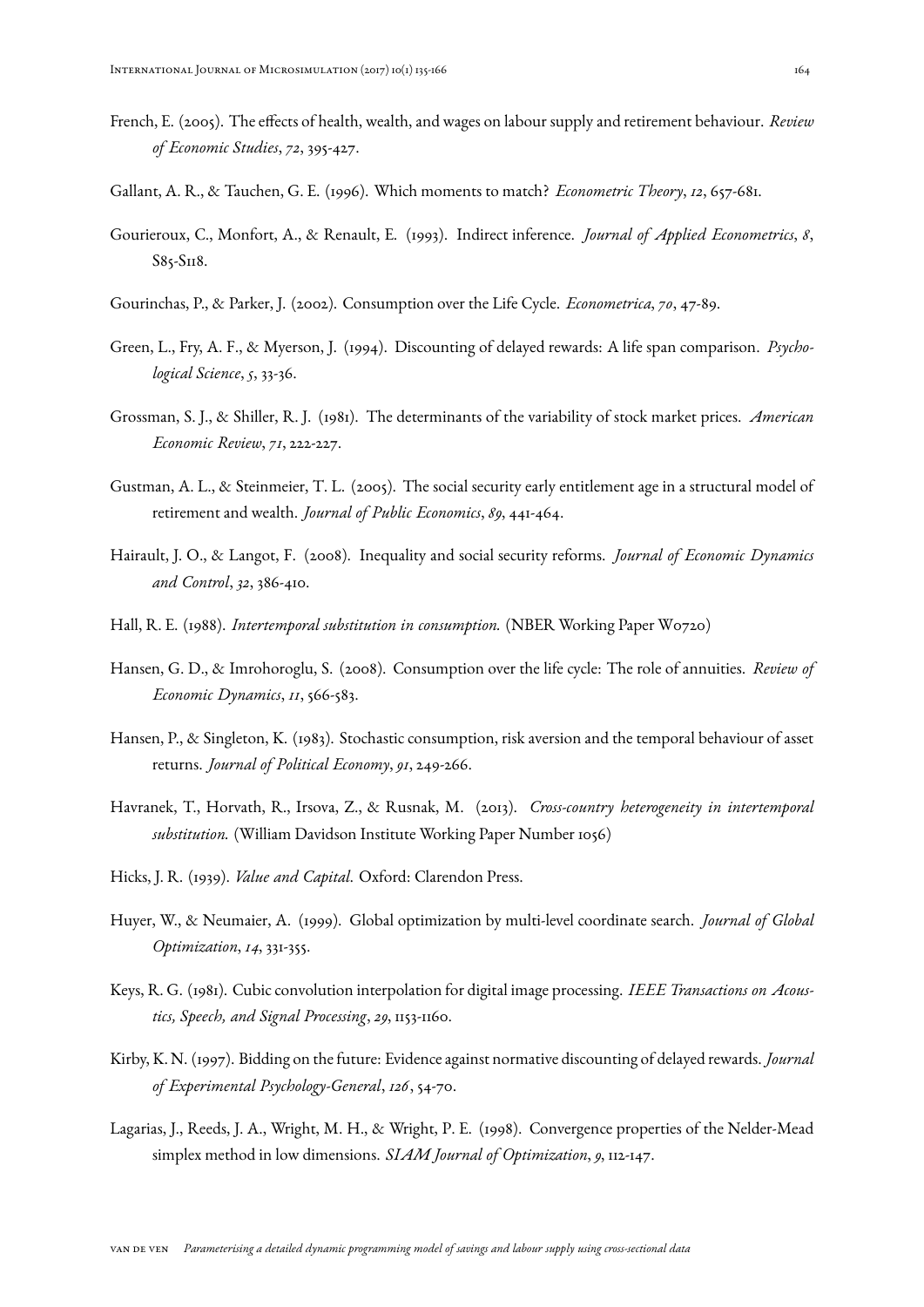- <span id="page-30-5"></span>Laibson, D., Repetto, A., & Tobacman, J. (2007). *Estimating discount functions with consumption choices over the lifecycle.* (Oxford University Department of Economics Discussion Paper 341)
- <span id="page-30-7"></span>Lane, Clark, & Peacock. (2008). *Pension Buyouts 2008.* (www.lcp.uk.com)
- <span id="page-30-13"></span>Lee, B. S., & Ingram, B. (1991). Simulation estimation of time-series models. *Journal of Econometrics*, *47*, 197-205.
- <span id="page-30-2"></span>Livshits, I., MacGee, J., & Tertilt, M. (2007). Consumer bankruptcy: A fresh start. *American Economic Review*, *97*, 402-418.
- <span id="page-30-11"></span>Mankiw, N. G. (1985). Consumer durables and the real interest rate. *Review of Economics and Statistics*, *62*, 353-362.
- <span id="page-30-8"></span>Mankiw, N. G., Rotemberg, J. J., & Summers, L. H. (1985). Intertemporal substitution in macroeconomics. *Quarterly Journal of Economics*, *100*, 225-251.
- <span id="page-30-10"></span>Mehra, R., & Prescott, E. C. (1985). The equity premium: a puzzle. *Journal of Monetary Economics*, *15*, 145-161.
- <span id="page-30-12"></span>Nelissen, J. H. M. (1998). Annual versus lifetime income redistribution by social security. *Journal of Public Economics*, *68*, 223-249.
- <span id="page-30-6"></span>Press, W. H., Flannery, B. P., Teukolsky, S. A., & Vetterling, W. T. (1986). *Numerical Recipes: the art of scientific computing*. Cambridge: Cambridge University Press.
- <span id="page-30-0"></span>Sefton, J., van de Ven, J., & Weale, M. (2008). Means testing retirement benefits: fostering equity or discouraging savings? *Economic Journal*, *118*, 556-590.
- <span id="page-30-14"></span>Stern, S. (1997). Approximate solutions to stochastic dynamic programs. *Econometric Theory*, *13*, 392-405.
- <span id="page-30-4"></span>Thaler, R. (1981). Some empirical evidence on dynamic inconsistency. *Economic Letters*, *8*, 201-207.
- <span id="page-30-3"></span>van de Ven, J. (2016). *LINDA: A dynamic microsimulation model for analysing policy effects on the evolving population cross-section.* (NIESR Discussion Paper 459)
- <span id="page-30-1"></span>van de Ven, J., & Weale, M. (2010). *An empirical investigation of quasi-hyperbolic discounting.* (National Institute of Economic and Social Research Discussion Paper 355)
- <span id="page-30-9"></span>Ziliak, J. P., & Kniesner, T. J. (2005). The effect of income taxation on consumption and labor supply. *Journal of Labor Economics*, *23*, 769-796.